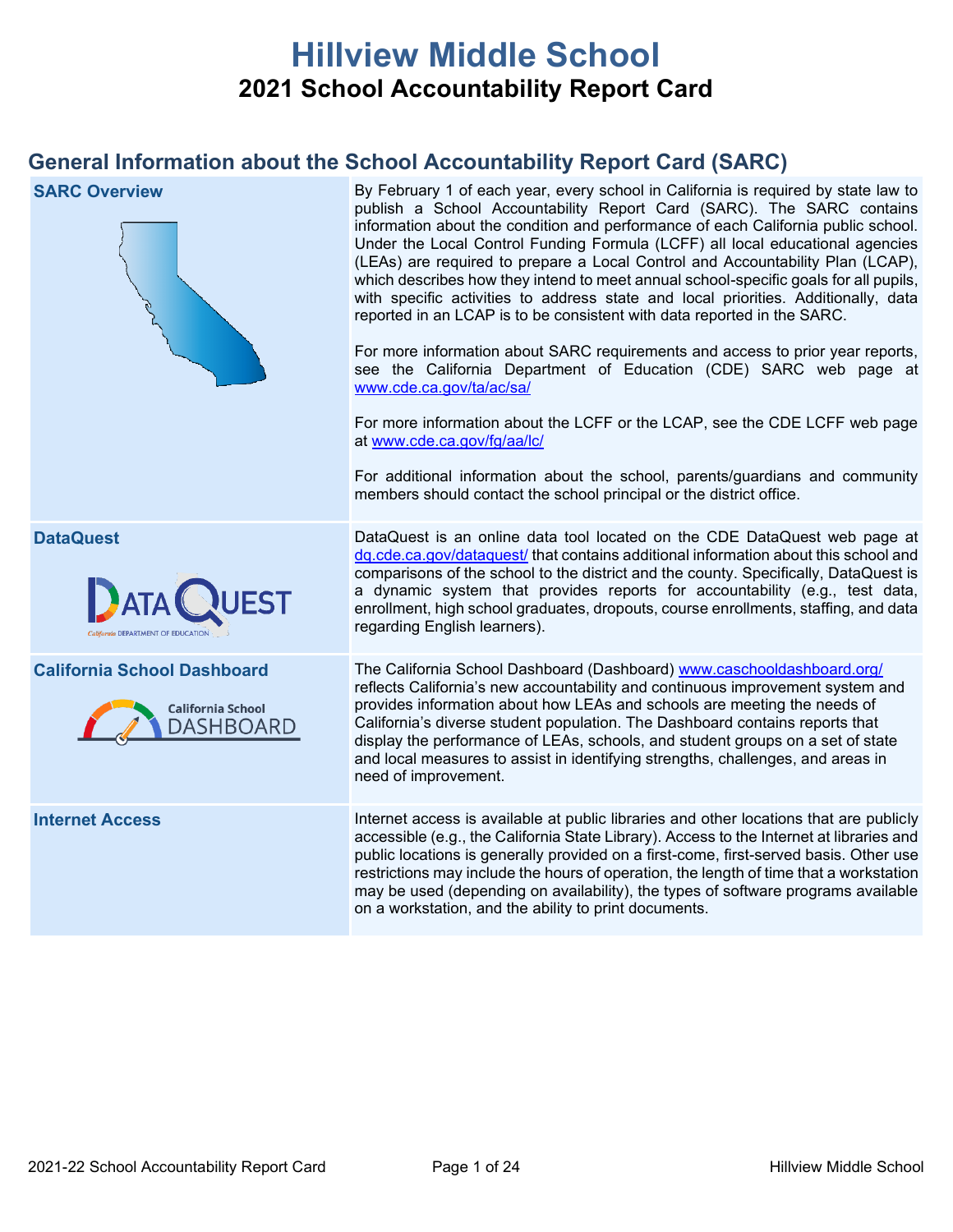## **2021-22 School Contact Information**

| <b>School Name</b>                                 | <b>Hillview Middle School</b> |  |  |  |
|----------------------------------------------------|-------------------------------|--|--|--|
| <b>Street</b>                                      | 40525 Peonza Lane             |  |  |  |
| City, State, Zip                                   | Palmdale, CA 93551            |  |  |  |
| <b>Phone Number</b>                                | (661) 722-9993                |  |  |  |
| <b>Principal</b>                                   | Jonathan Weber                |  |  |  |
| <b>Email Address</b>                               | j.weber@westside.k12.ca.us    |  |  |  |
| <b>School Website</b>                              | www.westside.k12.ca.us/hv     |  |  |  |
| County-District-School (CDS) Code 19-65102-6110837 |                               |  |  |  |

| <b>2021-22 District Contact Information</b> |                                           |  |  |  |
|---------------------------------------------|-------------------------------------------|--|--|--|
| <b>District Name</b>                        | Westside Union Elementary School District |  |  |  |
| <b>Phone Number</b>                         | (661) 722-0716                            |  |  |  |
| Superintendent                              | Regina Rossall                            |  |  |  |
| <b>Email Address</b>                        | r.rossall@westside.k12.ca.us              |  |  |  |
| <b>District Website Address</b>             | www.westside.k12.ca.us                    |  |  |  |

### **2021-22 School Overview**

### **School Description**

Hillview Middle School is located in the southwest portion of the Antelope Valley in the community of Palmdale. Westside Union School District, covering approximately 360 square miles of high desert of California, is located in the southwest portion of the Antelope Valley in the community of Palmdale. Westside Union School District has an enrollment of approximately 9600 students from Kindergarten through 8th grade.

Hillview was built in 1993 and serves students from the surrounding communities of west Palmdale and west Lancaster. Hillview has approximately 900 6th, 7th, and 8th grade students. Students from four elementary schools feed into Hillview. In addition, Hillview currently has approximately 317 students in attendance on transfers from inside or outside of the District boundaries. The school buildings consist of one main building composed of 18 regular classrooms, two science labs, a library, a home economics room, an art room, a wood-shop room, a technology lab, a computer lab, and a cafeteria. There is also one meeting / conference room, a speech room, a counselor's office/room, ELL room, and the administrative offices. In addition, there are 16 relocatable classrooms (which includes two computer labs, a music/band room, and a gymnasium with boys' and girls' locker rooms and a dance room. The school includes grass and concrete play areas with equipment and a patio with picnic tables.

Sixth grade students who attend Hillview participate in the 6th grade Honors Academy. These students are selected from a lottery after meeting the requirements which include: 1) 3.0 GPA or higher each semester during 4th and 5th grade with no D or F grades or students on a Standards Based report card must have 2-4 scores each semester during 4th and 5th grade. 2) Meets or Exceeds Standards on 4th grade ELA & Math State Tests. 3) An average of 10 or fewer absences when looking at both 4th and 5th grade. These students are exposed to a rigorous curriculum, STEM elective classes, and are eligible to participate in all middle school activities. Hillview also has a program to work with the district's middle school functional skills students. These special needs students are served in four different classrooms of about ten students each; however, many work with our elective and PE programs and interact with and work with our general education 6th, 7th, and 8th graders. Our special needs students have the opportunity to participate in a reverse inclusion PE class and an inclusion sports league.

Hillview offers a strong core curriculum. Most curricular classes have numerous offerings including support classes and advanced classes. Our entire school is networked, and wired and wireless internet access is available across the campus. Classrooms have smartboards and document cameras, and sets of Chromebooks. Chromebook carts are also available for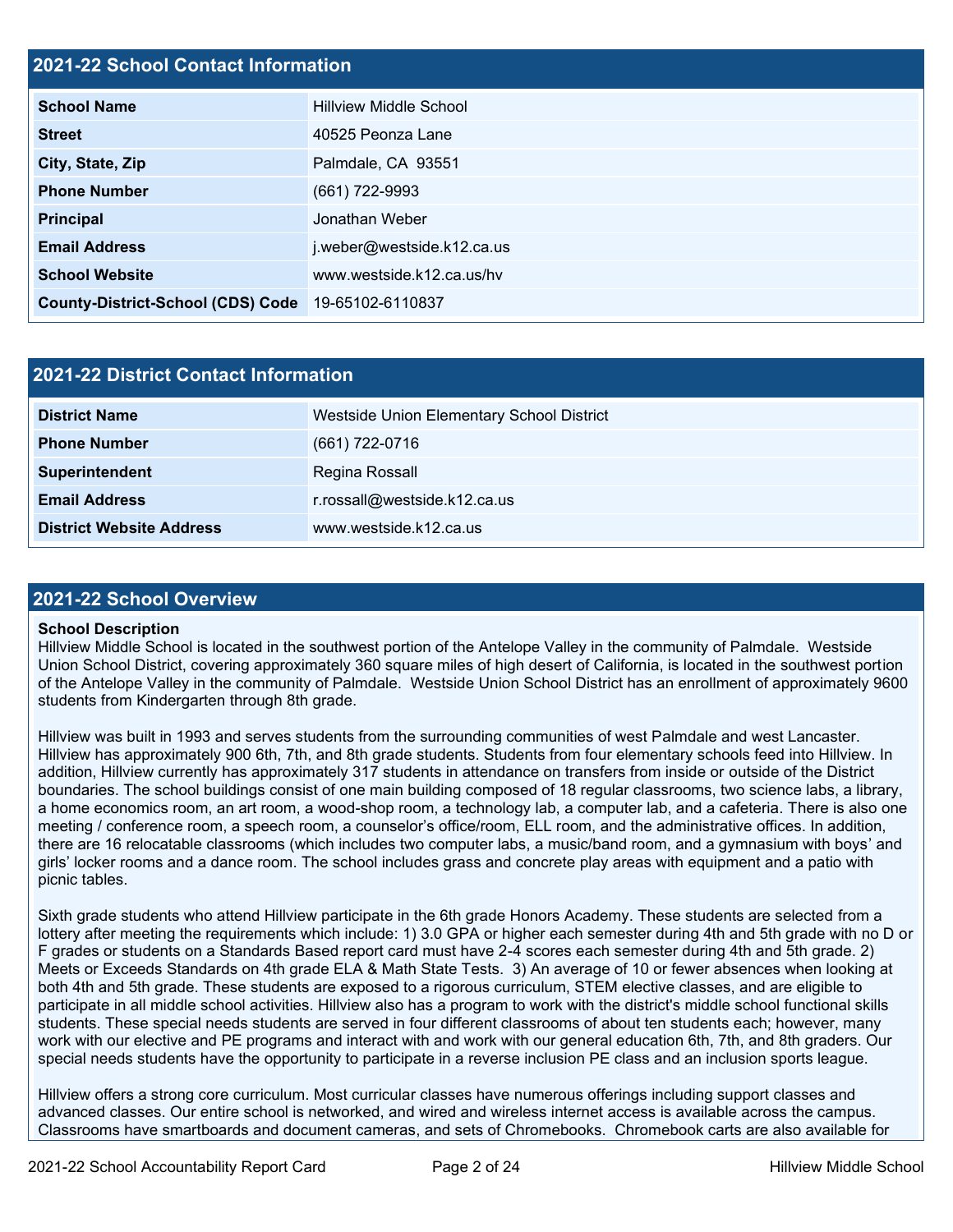### **2021-22 School Overview**

teachers to check out for classes like PE or electives that may not have a set in their room. A high emphasis is placed on an education that provides for every student to become skilled in the use of technology, computers, and industrial technology. Students have the opportunity to participate in numerous elective classes including computers, design and modeling, band, art, industrial arts (wood shop), flight and space, Vex robotics, AVID, Model UN, and home economics. Numerous clubs, academic teams, tutoring programs, and interscholastic sports provide opportunities for students to participate and interact with each other outside of the regular school day.

Hillview's diverse student population is served through funding with dollars from the state, LCFF (from a district level), Title I, money raised through ASB, and donations. Allocations provide funds for materials, equipment, and programs to meet the various needs of our students. Staff, teachers, and parents, in conjunction with the School Site Council, allocate funds based on student needs and the educational goals of the school.

### **Mission Statement**

The mission of Hillview Middle School is to ensure that all students will be prepared to reach high levels of academic achievement as determined by district, state, and national standards. All Students will have access to a college preparatory pathway and be encouraged to participate in school activities. Hillview Middle School will help students become educated, responsible citizens. Hillview works with the AVID program to support student achievement. AVID's mission is to close the achievement gap by preparing all students to succeed in education and a global society.

Hillview Middle School 6th Grade Honors Academy will provide academic challenges with accelerated expectations. Classroom activities and curriculum will have real world applications in a collaborative environment, enhanced by technology and hands-on activities.

## **About this School**

| 2020-21 Student Enrollment by Grade Level |                           |  |  |  |  |
|-------------------------------------------|---------------------------|--|--|--|--|
| <b>Grade Level</b>                        | <b>Number of Students</b> |  |  |  |  |
| Grade 6                                   | 102                       |  |  |  |  |
| Grade 7                                   | 379                       |  |  |  |  |
| Grade 8                                   | 530                       |  |  |  |  |
| <b>Total Enrollment</b>                   | 1,011                     |  |  |  |  |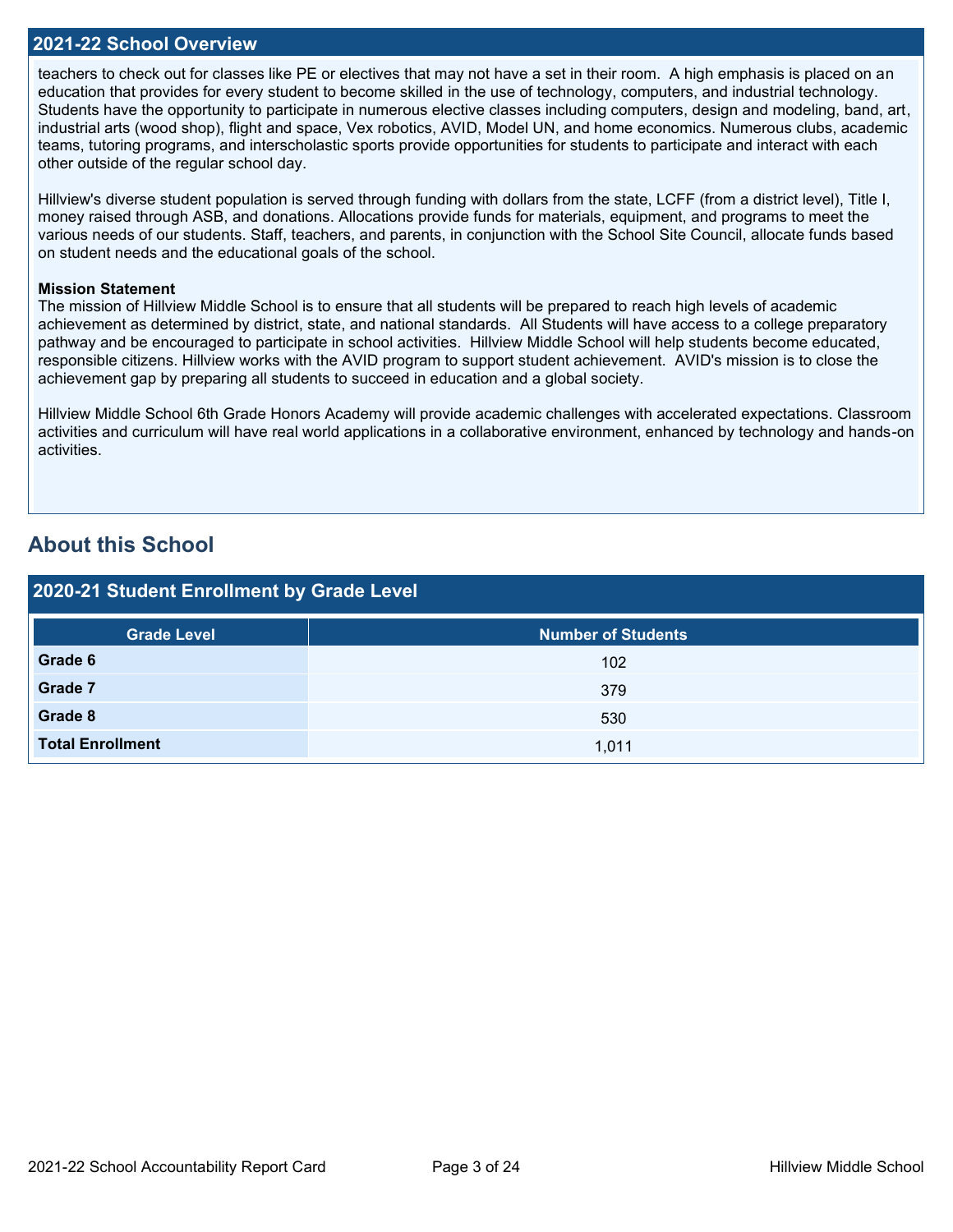## **2020-21 Student Enrollment by Student Group**

| <b>Student Group</b>                   | <b>Percent of Total Enrollment</b> |
|----------------------------------------|------------------------------------|
| American Indian or Alaska Native       | 0.3                                |
| Asian                                  | 4.4                                |
| <b>Black or African American</b>       | 11.8                               |
| <b>Filipino</b>                        | 2.2                                |
| <b>Hispanic or Latino</b>              | 50.3                               |
| Native Hawaiian or Pacific Islander    | 0.2                                |
| <b>Two or More Races</b>               | 5.5                                |
| <b>White</b>                           | 25.2                               |
| <b>English Learners</b>                | 4.3                                |
| <b>Foster Youth</b>                    | 1.9                                |
| <b>Homeless</b>                        | 5.5                                |
| <b>Socioeconomically Disadvantaged</b> | 47.6                               |
| <b>Students with Disabilities</b>      | 14.8                               |

# **A. Conditions of Learning State Priority: Basic**

The SARC provides the following information relevant to the State priority: Basic (Priority 1):

- Degree to which teachers are appropriately assigned and fully credentialed in the subject area and for the pupils they are teaching;
- Pupils have access to standards-aligned instructional materials; and
- School facilities are maintained in good repair

Note: For more information refer to the Updated Teacher Equity Definitions web page at<https://www.cde.ca.gov/pd/ee/teacherequitydefinitions.asp>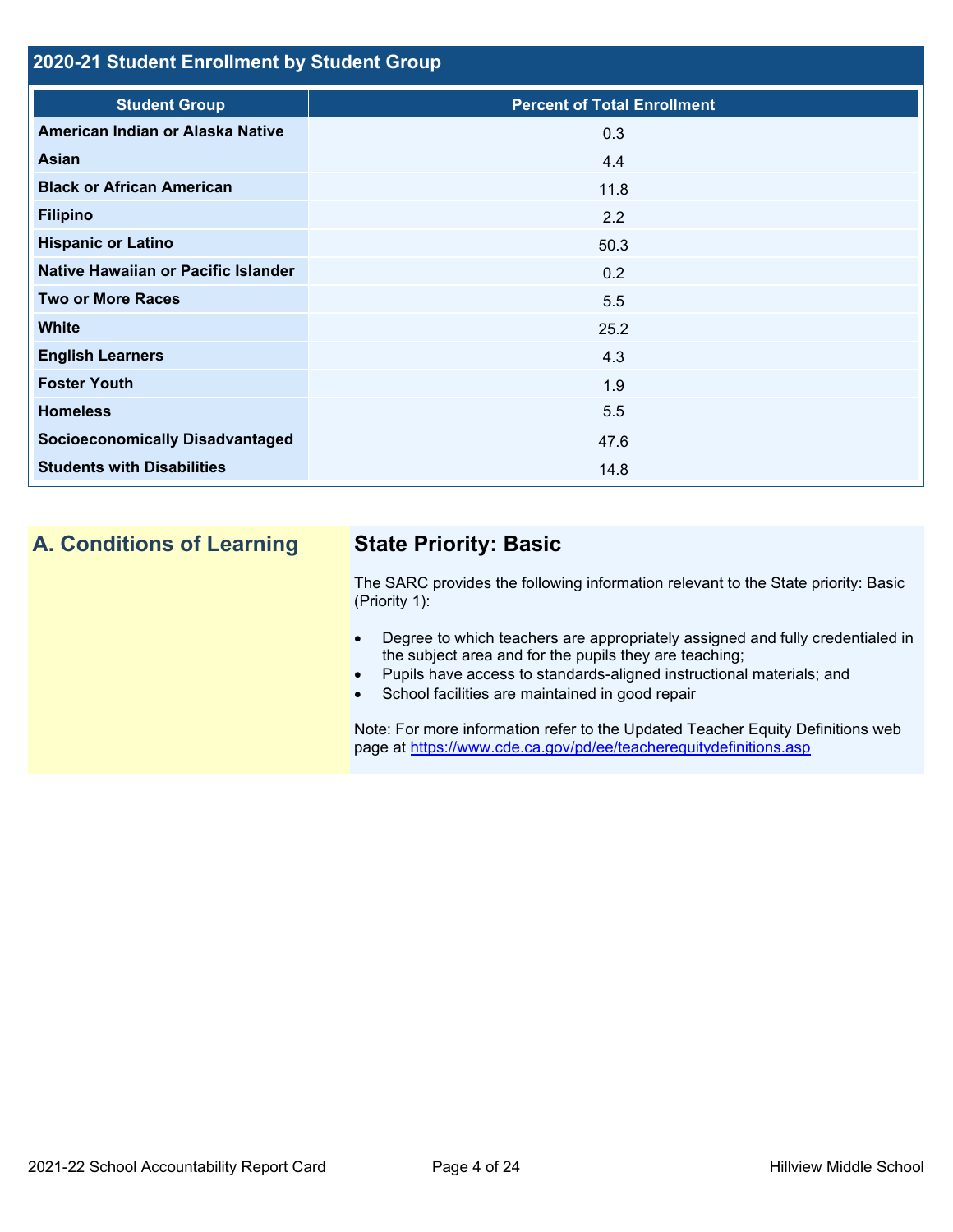| 2019-20 Teacher Preparation and Placement                                                       |         |  |  |  |
|-------------------------------------------------------------------------------------------------|---------|--|--|--|
| <b>Authorization/Assignment</b>                                                                 | 2019-20 |  |  |  |
| Fully (Preliminary or Clear) Credentialed for Subject and Student Placement (properly assigned) |         |  |  |  |
| <b>Intern Credential Holders Properly Assigned</b>                                              |         |  |  |  |
| Teachers Without Credentials and Misassignments ("ineffective" under ESSA)                      |         |  |  |  |
| Credentialed Teachers Assigned Out-of-Field ("out-of-field" under ESSA)                         |         |  |  |  |
| Unknown                                                                                         |         |  |  |  |
| <b>Total Teaching Positions</b>                                                                 |         |  |  |  |

Note: The data in this table is based on Full Time Equivalent (FTE) status. One FTE equals one staff member working full time; one FTE could also represent two staff members who each work 50 percent of full time. Additionally, an assignment is defined as a position that an educator is assigned to based on setting, subject, and grade level. An authorization is defined as the services that an educator is authorized to provide to students.

# **2019-20 Teachers Without Credentials and Misassignments (considered "ineffective" under ESSA) Authorization/Assignment 2019-20 Permits and Waivers Misassignments Vacant Positions Total Teachers Without Credentials and Misassignments**

| 2019-20 Credentialed Teachers Assigned Out-of-Field (considered "out-of-field" under ESSA) |         |  |  |  |
|--------------------------------------------------------------------------------------------|---------|--|--|--|
| <b>Indicator</b>                                                                           | 2019-20 |  |  |  |
| Credentialed Teachers Authorized on a Permit or Waiver                                     |         |  |  |  |
| <b>Local Assignment Options</b>                                                            |         |  |  |  |
| <b>Total Out-of-Field Teachers</b>                                                         |         |  |  |  |

| 2019-20 Class Assignments                                                                                                                           |         |
|-----------------------------------------------------------------------------------------------------------------------------------------------------|---------|
| <b>Indicator</b>                                                                                                                                    | 2019-20 |
| <b>Misassignments for English Learners</b><br>(a percentage of all the classes with English learners taught by teachers that are misassigned)       |         |
| No credential, permit or authorization to teach<br>(a percentage of all the classes taught by teachers with no record of an authorization to teach) |         |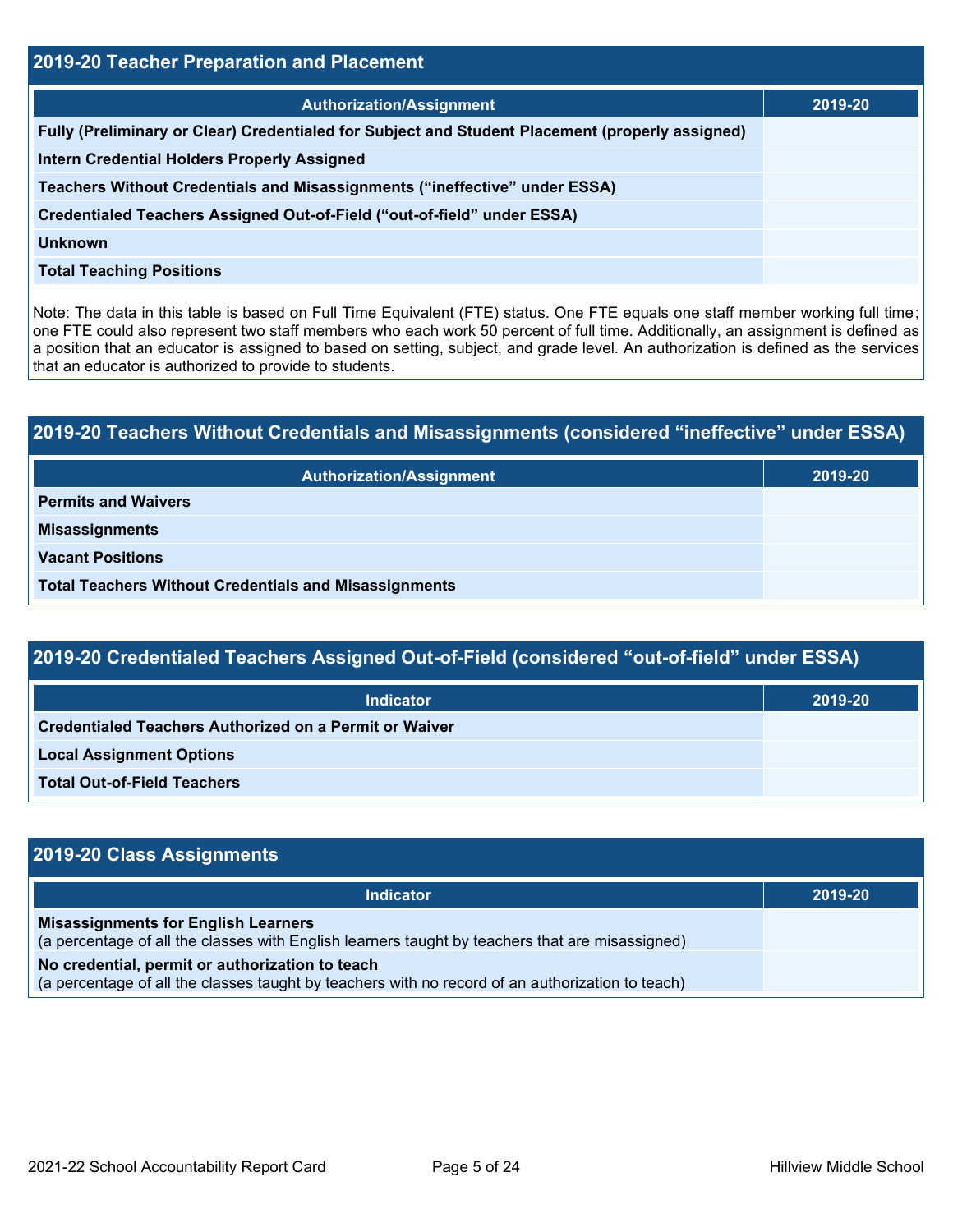### **2021-22 Quality, Currency, Availability of Textbooks and Other Instructional Materials**

Westside Union School District provides all students with textbooks and other instructional materials to support the district's adopted curricular programs. Funding is provided by the state for the acquisition of textbooks and instructional materials that are aligned with State Board adopted content standards in Reading/Language Arts/English Language Development, Mathematics, History/Social Science, and Science. The following are the instructional programs currently adopted by our district:

### **Year and month in which the data were collected Collection Collection Collection Collection** October 2020

| <b>Subject</b>                                         | Textbooks and Other Instructional Materials/year of<br><b>Adoption</b> | <b>From</b><br><b>Most</b><br><b>Recent</b><br><b>Adoption</b> | <b>Percent</b><br><b>Students</b><br><b>Lacking Own</b><br><b>Assigned</b><br><b>Copy</b> |
|--------------------------------------------------------|------------------------------------------------------------------------|----------------------------------------------------------------|-------------------------------------------------------------------------------------------|
| <b>Reading/Language Arts</b>                           | TK Houghton Mifflin Splash (2012)                                      | Yes                                                            | $\Omega$                                                                                  |
|                                                        | K-5 Houghton Mifflin Harcourt, Journeys CA (2017)                      |                                                                |                                                                                           |
|                                                        | 6-8 McGraw-Hill Education, Study Sync CA (2017)                        |                                                                |                                                                                           |
| <b>Mathematics</b>                                     | TK Houghton Mifflin Harcourt, Expressions (2016)                       | Yes                                                            | $\mathbf 0$                                                                               |
|                                                        | K-5 McGraw Hill, My Math (2015)                                        |                                                                |                                                                                           |
|                                                        | 6-8 Houghton Mifflin Harcourt, Go Math (2015)                          |                                                                |                                                                                           |
| <b>Science</b>                                         | K-5 Savvas Realize, California Elevate Science, 2020                   | Yes                                                            | 0                                                                                         |
|                                                        | 6-8 Amplify Science California, 2020                                   |                                                                |                                                                                           |
| <b>History-Social Science</b>                          | K-5 Pearson, My World California (2019)                                | Yes                                                            | 0                                                                                         |
|                                                        | 6-8 Teachers' Curriculum Institute, History Alive! (2017)              |                                                                |                                                                                           |
| <b>Foreign Language</b>                                | N/A                                                                    |                                                                | N/A                                                                                       |
| <b>Health</b>                                          | N/A                                                                    |                                                                | N/A                                                                                       |
| <b>Visual and Performing Arts</b>                      | N/A                                                                    |                                                                | N/A                                                                                       |
| <b>Science Laboratory Equipment</b><br>$(grades 9-12)$ | N/A                                                                    |                                                                | N/A                                                                                       |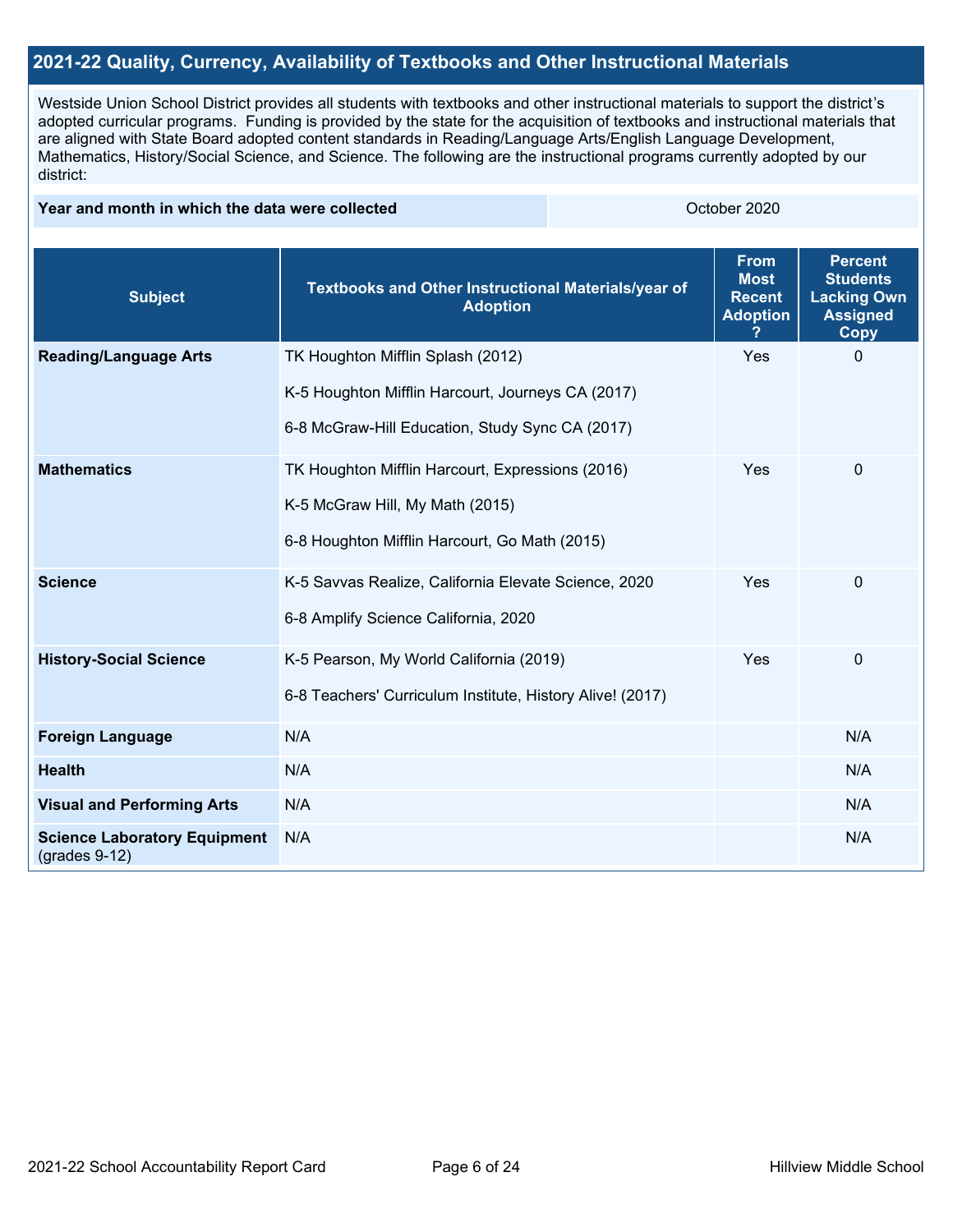### **School Facility Conditions and Planned Improvements**

Hillview Middle School provides a safe, secure, comfortable and clean environment for learning. We are committed to the health and safety of our students, staff and volunteers. To help maintain a closed campus, students and visitors are signed in and out through the office during school hours. The halls and playground are monitored by classified and certificated staff. The intercom and site radios are used as an aid to communicate with staff members and students. Designated bells provide alerts for students and staff members.

Westside School District participates in the State School Deferred Maintenance Program, which assists school districts with expenditures for major repair or replacement of existing school building components. Currently there are no deferred maintenance projects scheduled for Hillview Middle School. Installed new HVAC and roofs for the permanent building in 2010.

A team of custodians ensures that all classrooms and facilities are clean, safe and in good working order. The district has developed a cleaning process that is utilized by the school ensuring uniform procedures. A work order process is used to provide efficient service and ensure that emergency repairs are given the highest priory. At the time the report was published, 100 percent of restrooms on campus were in good working order.

**Year and month of the most recent FIT report** 10/30/2021 10/30/2021

Twenty-one concentrated photovoltic solar panels were installed in 2013.

| <b>System Inspected</b>                                             | <b>Rate</b><br>Good | Rate<br>Fair | <b>Rate</b><br>Poor | <b>Repair Needed and Action Taken or Planned</b>                                                                                                                                                                                                                                                                                                                                                                                                                                                                                                                                                                                                                                                                                              |
|---------------------------------------------------------------------|---------------------|--------------|---------------------|-----------------------------------------------------------------------------------------------------------------------------------------------------------------------------------------------------------------------------------------------------------------------------------------------------------------------------------------------------------------------------------------------------------------------------------------------------------------------------------------------------------------------------------------------------------------------------------------------------------------------------------------------------------------------------------------------------------------------------------------------|
| <b>Systems:</b><br>Gas Leaks, Mechanical/HVAC, Sewer                | $\mathsf{X}$        |              |                     |                                                                                                                                                                                                                                                                                                                                                                                                                                                                                                                                                                                                                                                                                                                                               |
| Interior:<br><b>Interior Surfaces</b>                               |                     |              | X                   | LIBRARY RM 122: 4 Damaged Ceiling tiles<br>RM 101: 2 STAINED CEILING TILE<br>RM 104: 2 STAINED TILE<br>RM 105: 6 WATER DAMAGED TILES<br>RM 109: 1 STAINED TILE<br>RM 111: Seven stained Tile<br>RM 113: ONE WATER DAMAGED CEILING TILE<br>RM 116: RIP IN TACKBOARD ABOVE<br>SAMARTBOARD, 1 CRACKED TILE<br>RM 117: 1 damaged tile<br>RM 119: LARGE RIP IN TACKBOARD, DAMAGED<br>BASEBOARDS 5 WATER DAMAGED CEILING TILES<br>RM 120: TEARS IN TACKBOARD 3 damaged tiles<br>RM 121: 6 STAINED CEILING TILES - TEARS IN<br><b>TACKBOARD</b><br>RM 125: 3 Damaged ceiling tiles<br>RM 126: 4 STAINED TILE<br>RM 127: 8 STAINED CEILING TILES<br>RM 314: ONE CRACKED TILE<br>RM 506: TWO BROKEN CEILING TILES<br>RM 507: CEILING TILE 2 WITH HOLES |
| <b>Cleanliness:</b><br>Overall Cleanliness, Pest/Vermin Infestation | $\sf X$             |              |                     |                                                                                                                                                                                                                                                                                                                                                                                                                                                                                                                                                                                                                                                                                                                                               |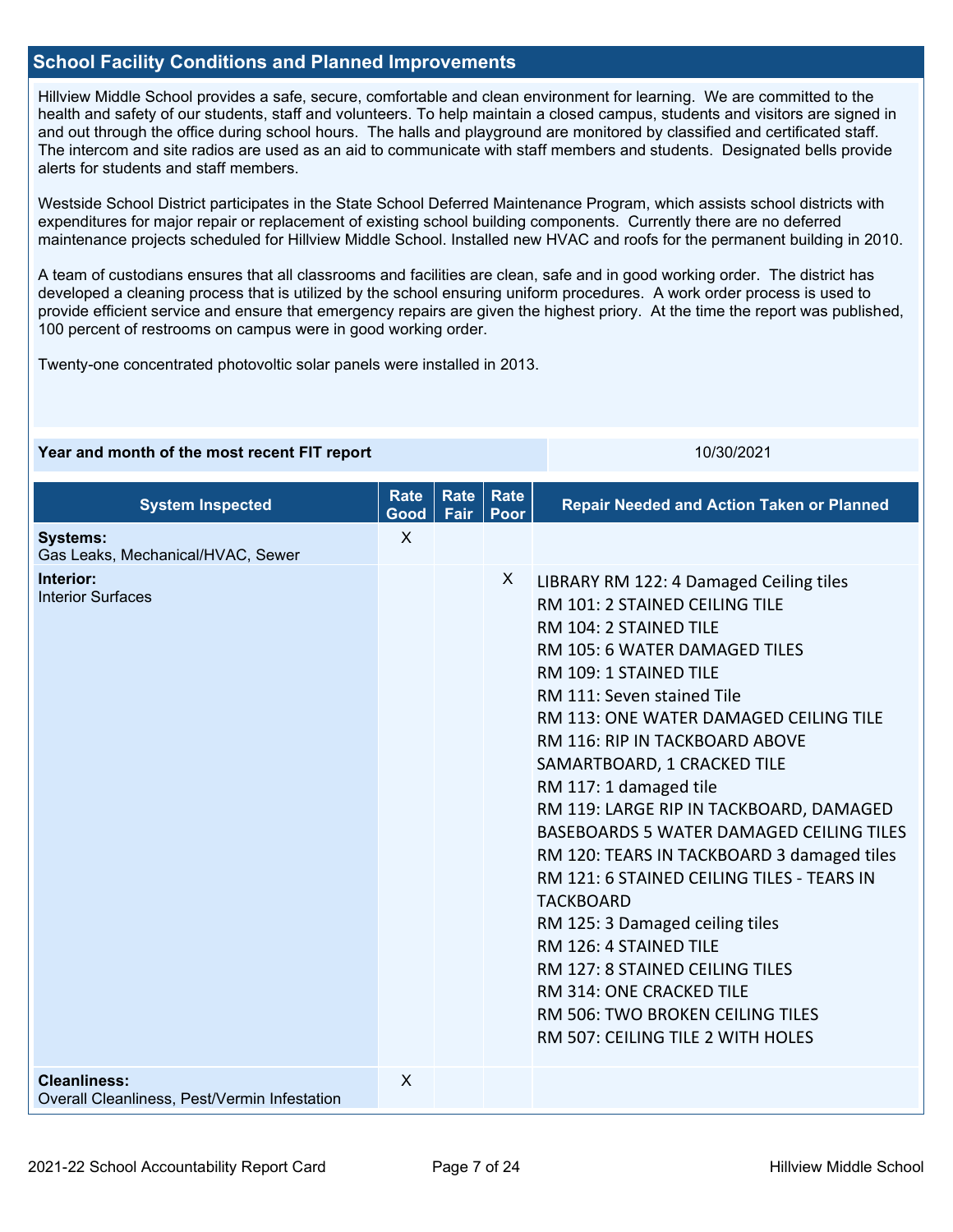| <b>School Facility Conditions and Planned Improvements</b>             |                           |  |                                                                                                                                                                                           |  |  |  |
|------------------------------------------------------------------------|---------------------------|--|-------------------------------------------------------------------------------------------------------------------------------------------------------------------------------------------|--|--|--|
| <b>Electrical</b>                                                      | X                         |  | <b>BOYS LOCKER ROOM 201: MISSING 2 LIGHT</b><br><b>FIXTURE LENS</b><br>RM 118: 1 WATER DAMAGED CEILING TILES<br>RM 313: MISSING LIGHT SWITCH COVER SW HALL<br>RM 514: missing light cover |  |  |  |
| <b>Restrooms/Fountains:</b><br>Restrooms, Sinks/ Fountains             | X                         |  |                                                                                                                                                                                           |  |  |  |
| Safety:<br>Fire Safety, Hazardous Materials                            | $\boldsymbol{\mathsf{X}}$ |  |                                                                                                                                                                                           |  |  |  |
| Structural:<br><b>Structural Damage, Roofs</b>                         | $\boldsymbol{\mathsf{X}}$ |  |                                                                                                                                                                                           |  |  |  |
| External:<br>Playground/School Grounds, Windows/<br>Doors/Gates/Fences | X                         |  |                                                                                                                                                                                           |  |  |  |

| <b>Overall Facility Rate</b> |      |      |             |  |  |  |
|------------------------------|------|------|-------------|--|--|--|
| <b>Exemplary</b>             | Good | Fair | <b>Poor</b> |  |  |  |
|                              |      |      |             |  |  |  |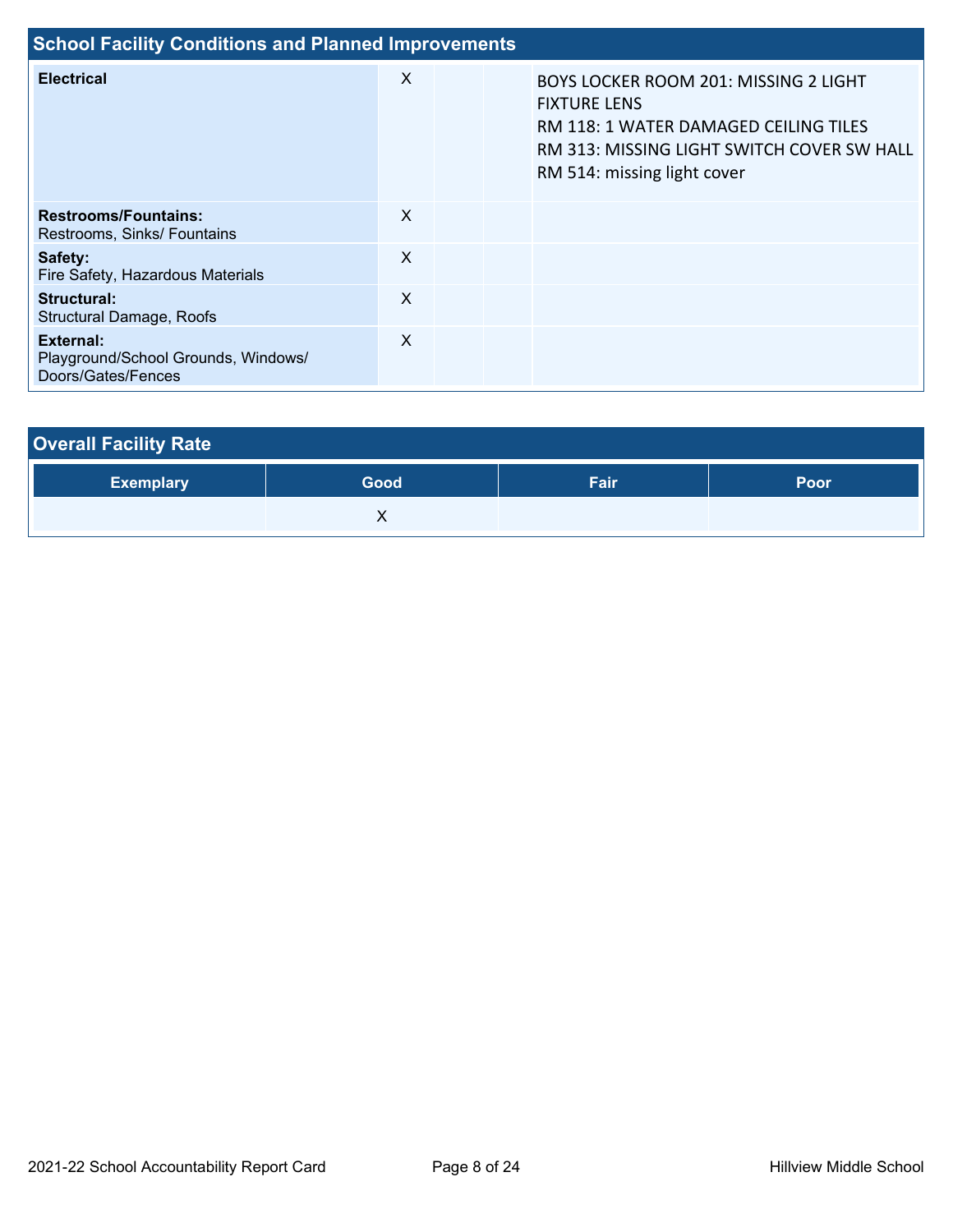# **B. Pupil Outcomes State Priority: Pupil Achievement**

The SARC provides the following information relevant to the State priority: Pupil Achievement (Priority 4):

### **Statewide Assessments**

(i.e., California Assessment of Student Performance and Progress [CAASPP] System includes the Smarter Balanced Summative Assessments for students in the general education population and the California Alternate Assessments [CAAs] for English language arts/literacy [ELA] and mathematics given in grades three through eight and grade eleven. Only eligible students may participate in the administration of the CAAs. CAAs items are aligned with alternate achievement standards, which are linked with the Common Core State Standards [CCSS] for students with the most significant cognitive disabilities).

The CAASPP System encompasses the following assessments and student participation requirements:

- 1. **Smarter Balanced Summative Assessments and CAAs for ELA** in grades three through eight and grade eleven.
- 2. **Smarter Balanced Summative Assessments and CAAs for mathematics** in grades three through eight and grade eleven.
- 3. **California Science Test (CAST) and CAAs for Science** in grades five, eight, and once in high school (i.e., grade ten, eleven, or twelve).

### **SARC Reporting in the 2020-2021 School Year Only**

Where the most viable option, LEAs were required to administer the statewide summative assessment in ELA and mathematics. Where a statewide summative assessment was not the most viable option for the LEA (or for one or more gradelevel[s] within the LEA) due to the pandemic, LEAs were allowed to report results from a different assessment that met the criteria established by the State Board of Education (SBE) on March 16, 2021. The assessments were required to be:

- Aligned with CA CCSS for ELA and mathematics;
- Available to students in grades 3 through 8, and grade 11; and
- Uniformly administered across a grade, grade span, school, or district to all eligible students.

### **Options**

Note that the CAAs could only be administered in-person following health and safety requirements. If it was not viable for the LEA to administer the CAAs in person with health and safety guidelines in place, the LEA was directed to not administer the tests. There were no other assessment options available for the CAAs. Schools administered the Smarter Balanced Summative Assessments for ELA and mathematics, other assessments that meet the SBE criteria, or a combination of both, and they could only choose one of the following:

- Smarter Balanced ELA and mathematics summative assessments;
- Other assessments meeting the SBE criteria; or
- Combination of Smarter Balanced ELA and mathematics summative assessments and other assessments.

The percentage of students who have successfully completed courses that satisfy the requirements for entrance to the University of California and the California State University, or career technical education sequences or programs of study.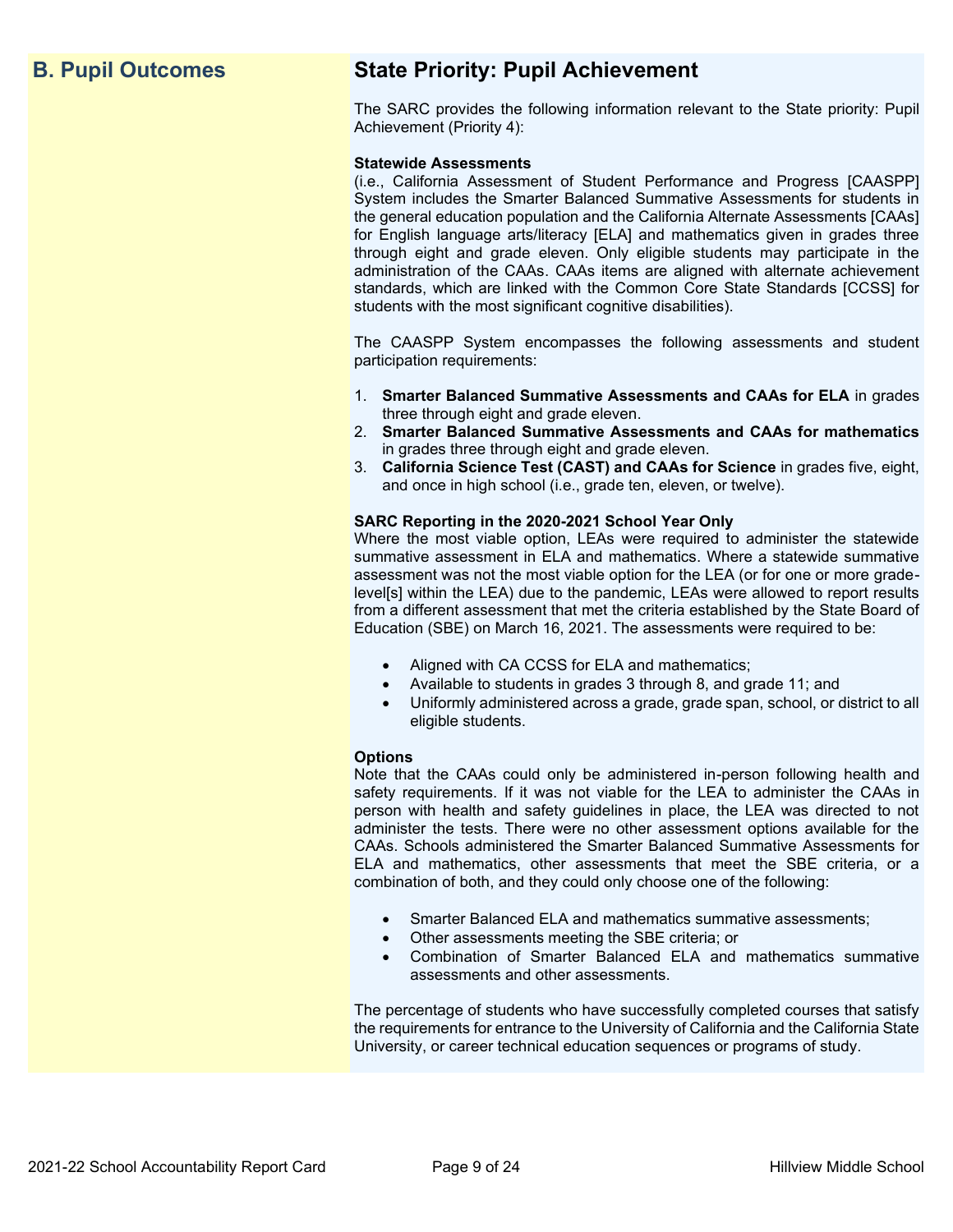### **Percentage of Students Meeting or Exceeding the State Standard on CAASPP**

This table displays CAASPP test results in ELA and mathematics for all students grades three through eight and grade eleven taking and completing a state-administered assessment.

The 2019-2020 data cells with N/A values indicate that the 2019-2020 data are not available due to the COVID-19 pandemic and resulting summative test suspension. The Executive Order N-30-20 was issued which waived the assessment, accountability, and reporting requirements for the 2019-2020 school year.

The 2020-2021 data cells have N/A values because these data are not comparable to other year data due to the COVID-19 pandemic during the 2020-2021 school year. Where the CAASPP assessments in ELA and/or mathematics is not the most viable option, the LEAs were allowed to administer local assessments. Therefore, the 2020-2021 data between school years for the school, district, state are not an accurate comparison. As such, it is inappropriate to compare results of the 2020-2021 school year to other school years.

| Subject                                                              | <b>School</b><br>2019-20 | <b>School</b><br>2020-21 | <b>District</b><br>2019-20 | <b>District</b><br>2020-21 | <b>State</b><br>2019-20 | <b>State</b><br>2020-21 |
|----------------------------------------------------------------------|--------------------------|--------------------------|----------------------------|----------------------------|-------------------------|-------------------------|
| <b>English Language Arts/Literacy</b><br>$\left($ grades 3-8 and 11) | N/A                      | N/A                      | N/A                        | N/A                        | N/A                     | N/A                     |
| <b>Mathematics</b><br>$(grades 3-8 and 11)$                          | N/A                      | N/A                      | N/A                        | N/A                        | N/A                     | N/A                     |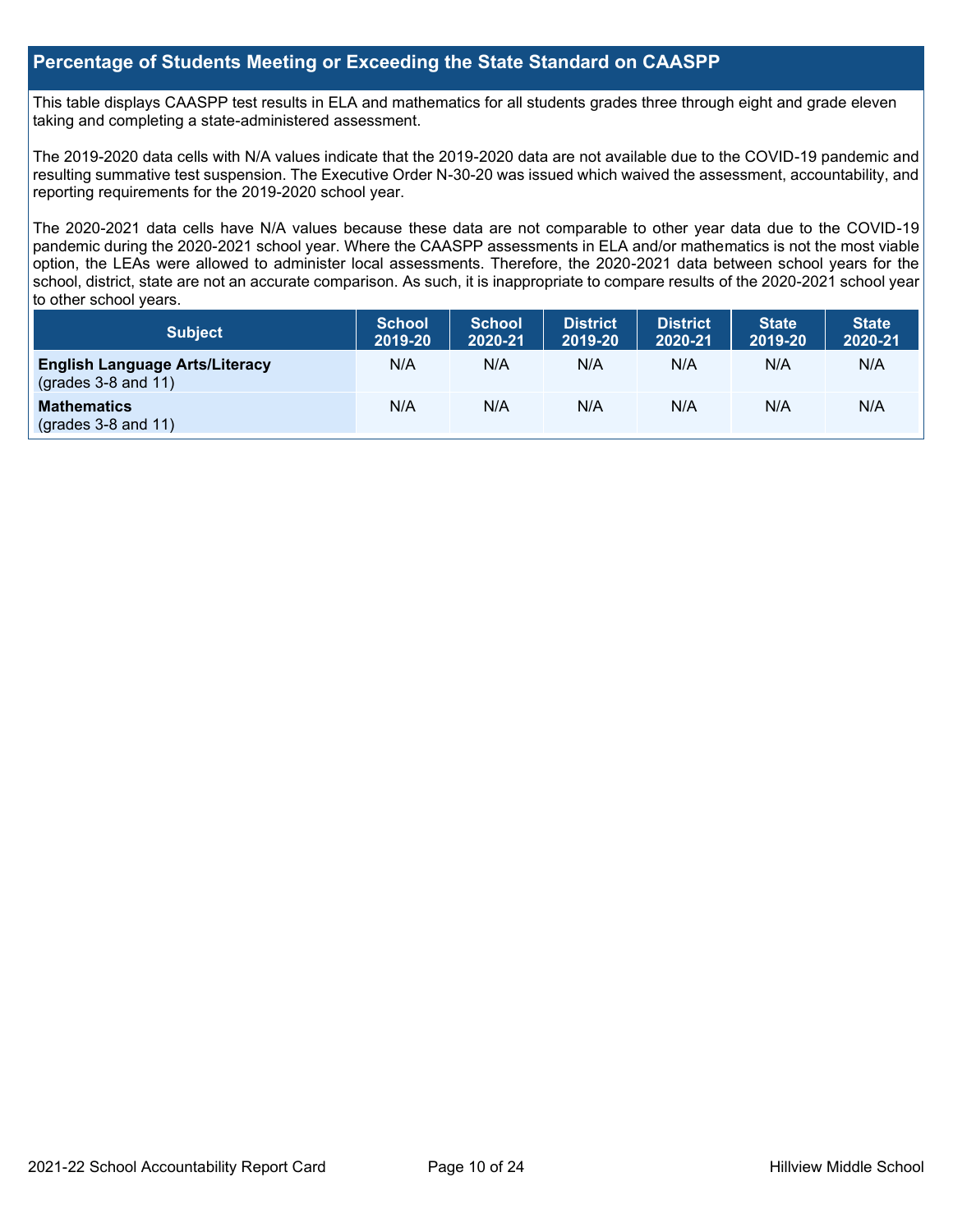### **2020-21 CAASPP Test Results in ELA by Student Group**

This table displays CAASPP test results in ELA by student group for students grades three through eight and grade eleven taking and completing a state-administered assessment. The CDE will populate this table for schools in cases where the school administered the CAASPP assessment. In cases where the school administered a local assessment instead of CAASPP, the CDE will populate this table with "NT" values, meaning this school did not test students using the CAASPP. See the local assessment(s) table for more information.

| <b>CAASPP</b><br><b>Student Groups</b>               | <b>CAASPP</b><br><b>Total</b><br><b>Enrollment</b> | <b>CAASPP</b><br><b>Number</b><br><b>Tested</b> | <b>CAASPP</b><br><b>Percent</b><br><b>Tested</b> | <b>CAASPP</b><br><b>Percent</b><br><b>Not Tested</b> | <b>CAASPP</b><br><b>Percent</b><br><b>Met or</b><br><b>Exceeded</b> |
|------------------------------------------------------|----------------------------------------------------|-------------------------------------------------|--------------------------------------------------|------------------------------------------------------|---------------------------------------------------------------------|
| <b>All Students</b>                                  | 970                                                | 28                                              | 2.89                                             | 97.11                                                | 14.29                                                               |
| <b>Female</b>                                        | 460                                                | $\overline{7}$                                  | 1.52                                             | 98.48                                                | $\sim$                                                              |
| <b>Male</b>                                          | 510                                                | 21                                              | 4.12                                             | 95.88                                                | 19.05                                                               |
| American Indian or Alaska Native                     | $\qquad \qquad -$                                  | --                                              | --                                               | --                                                   | $\overline{\phantom{a}}$                                            |
| Asian                                                | 42                                                 | 0                                               | $\mathbf 0$                                      | 100                                                  |                                                                     |
| <b>Black or African American</b>                     | 112                                                | 7                                               | 6.25                                             | 93.75                                                | --                                                                  |
| <b>Filipino</b>                                      | 19                                                 | $\mathbf 0$                                     | $\mathbf{0}$                                     | 100                                                  |                                                                     |
| <b>Hispanic or Latino</b>                            | 490                                                | 11                                              | 2.24                                             | 97.76                                                | 9.09                                                                |
| Native Hawaiian or Pacific Islander                  | --                                                 | --                                              | $\sim$                                           | --                                                   | $- -$                                                               |
| <b>Two or More Races</b>                             | 61                                                 | 1                                               | 1.64                                             | 98.36                                                |                                                                     |
| <b>White</b>                                         | 241                                                | 9                                               | 3.73                                             | 96.27                                                | --                                                                  |
| <b>English Learners</b>                              | 41                                                 | $\overline{2}$                                  | 4.88                                             | 95.12                                                |                                                                     |
| <b>Foster Youth</b>                                  | 21                                                 | 4                                               | 19.05                                            | 80.95                                                | --                                                                  |
| <b>Homeless</b>                                      | 100                                                | $\overline{2}$                                  | $\overline{2}$                                   | 98                                                   | $\overline{\phantom{a}}$                                            |
| <b>Military</b>                                      | --                                                 | --                                              | --                                               | --                                                   | --                                                                  |
| <b>Socioeconomically Disadvantaged</b>               | 462                                                | 19                                              | 4.11                                             | 95.89                                                | 10.53                                                               |
| <b>Students Receiving Migrant Education Services</b> | 0                                                  | 0                                               | $\mathbf 0$                                      | 0                                                    | $\mathbf 0$                                                         |
| <b>Students with Disabilities</b>                    | 157                                                | 28                                              | 17.83                                            | 82.17                                                | 14.29                                                               |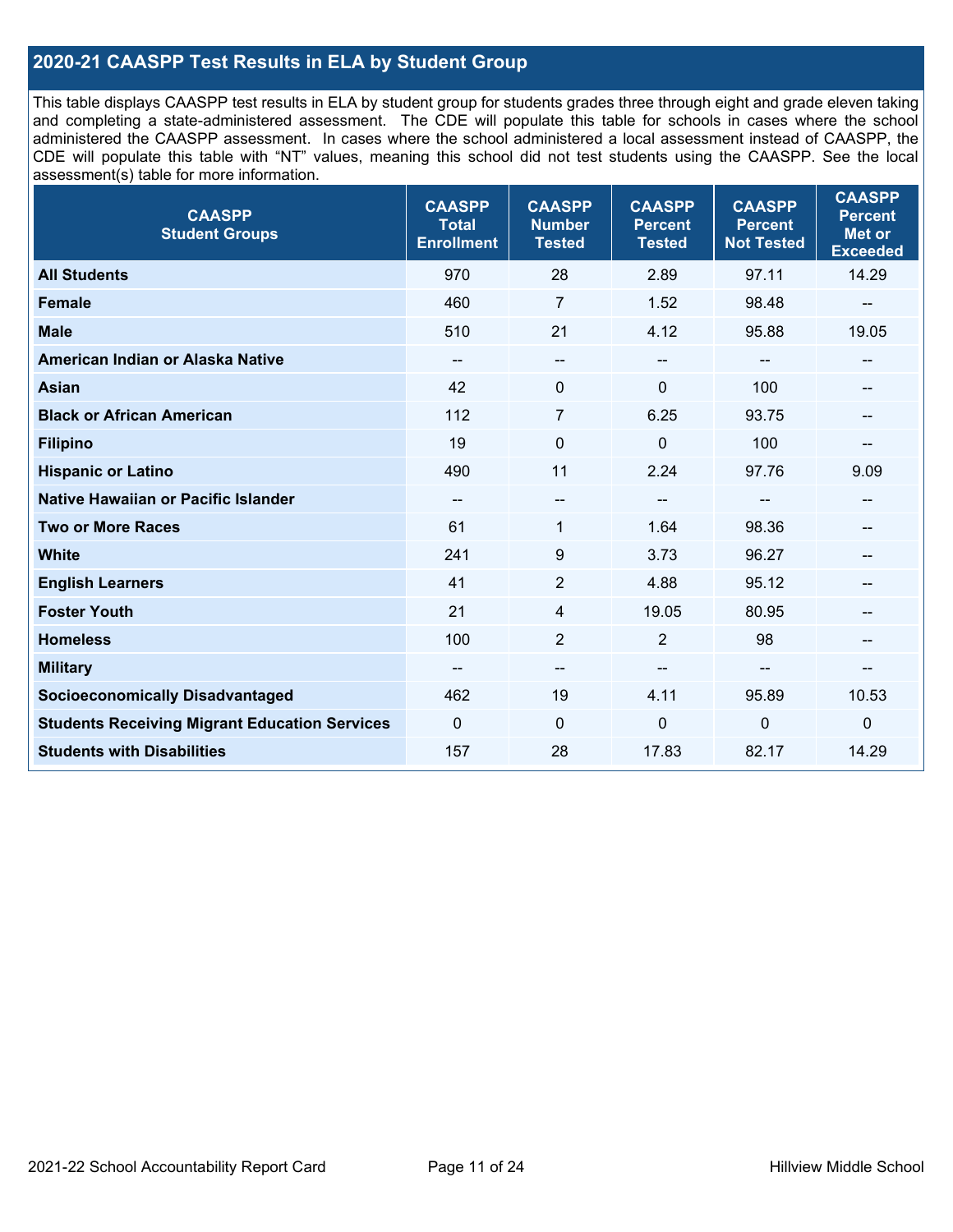### **2020-21 CAASPP Test Results in Math by Student Group**

This table displays CAASPP test results in Math by student group for students grades three through eight and grade eleven taking and completing a state-administered assessment. The CDE will populate this table for schools in cases where the school administered the CAASPP assessment. In cases where the school administered a local assessment instead of CAASPP, the CDE will populate this table with "NT" values, meaning this school did not test students using the CAASPP. See the local assessment(s) table for more information.

| <b>CAASPP</b><br><b>Student Groups</b>               | <b>CAASPP</b><br><b>Total</b><br><b>Enrollment</b> | <b>CAASPP</b><br><b>Number</b><br><b>Tested</b> | <b>CAASPP</b><br><b>Percent</b><br><b>Tested</b> | <b>CAASPP</b><br><b>Percent</b><br><b>Not Tested</b> | <b>CAASPP</b><br><b>Percent</b><br><b>Met or</b><br><b>Exceeded</b> |
|------------------------------------------------------|----------------------------------------------------|-------------------------------------------------|--------------------------------------------------|------------------------------------------------------|---------------------------------------------------------------------|
| <b>All Students</b>                                  | 970                                                | 27                                              | 2.78                                             | 97.22                                                | 11.11                                                               |
| <b>Female</b>                                        | 460                                                | $\overline{7}$                                  | 1.52                                             | 98.48                                                |                                                                     |
| <b>Male</b>                                          | 510                                                | 20                                              | 3.92                                             | 96.08                                                | 15.00                                                               |
| American Indian or Alaska Native                     | --                                                 | --                                              | $\sim$                                           | --                                                   | $- -$                                                               |
| <b>Asian</b>                                         | 42                                                 | 0                                               | 0.00                                             | 100.00                                               | --                                                                  |
| <b>Black or African American</b>                     | 112                                                | 7                                               | 6.25                                             | 93.75                                                | --                                                                  |
| <b>Filipino</b>                                      | 19                                                 | $\mathbf 0$                                     | 0.00                                             | 100.00                                               |                                                                     |
| <b>Hispanic or Latino</b>                            | 490                                                | 10                                              | 2.04                                             | 97.96                                                | --                                                                  |
| Native Hawaiian or Pacific Islander                  | $\qquad \qquad -$                                  | --                                              | $\overline{\phantom{a}}$                         | $\overline{\phantom{a}}$                             | $\hspace{0.05cm}$                                                   |
| <b>Two or More Races</b>                             | 61                                                 | $\mathbf{1}$                                    | 1.64                                             | 98.36                                                | --                                                                  |
| <b>White</b>                                         | 241                                                | 9                                               | 3.73                                             | 96.27                                                | --                                                                  |
| <b>English Learners</b>                              | 41                                                 | $\overline{2}$                                  | 4.88                                             | 95.12                                                | --                                                                  |
| <b>Foster Youth</b>                                  | 21                                                 | 4                                               | 19.05                                            | 80.95                                                |                                                                     |
| <b>Homeless</b>                                      | 100                                                | $\overline{2}$                                  | 2.00                                             | 98.00                                                | $\hspace{0.05cm}$ – $\hspace{0.05cm}$                               |
| <b>Military</b>                                      | --                                                 | --                                              | --                                               | --                                                   | --                                                                  |
| <b>Socioeconomically Disadvantaged</b>               | 462                                                | 18                                              | 3.90                                             | 96.10                                                | 5.56                                                                |
| <b>Students Receiving Migrant Education Services</b> | $\mathbf{0}$                                       | 0                                               | $\mathbf 0$                                      | 0                                                    | $\mathbf 0$                                                         |
| <b>Students with Disabilities</b>                    | 157                                                | 27                                              | 17.20                                            | 82.80                                                | 11.11                                                               |

### **2020-21 Local Assessment Test Results in ELA by Student Group**

This table displays Local Assessment test results in ELA by student group for students grades three through eight and grade eleven. LEAs/schools will populate this table for schools in cases where the school administered a local assessment. In cases where the school administered the CAASPP assessment, LEAs/schools will populate this table with "N/A" values in all cells, meaning this table is Not Applicable for this school.

\*At or above the grade-level standard in the context of the local assessment administered.

### **2020-21 Local Assessment Test Results in Math by Student Group**

This table displays Local Assessment test results in Math by student group for students grades three through eight and grade eleven. LEAs/schools will populate this table for schools in cases where the school administered a local assessment. In cases where the school administered the CAASPP assessment, LEAs/schools will populate this table with "N/A" values in all cells, meaning this table is Not Applicable for this school.

\*At or above the grade-level standard in the context of the local assessment administered.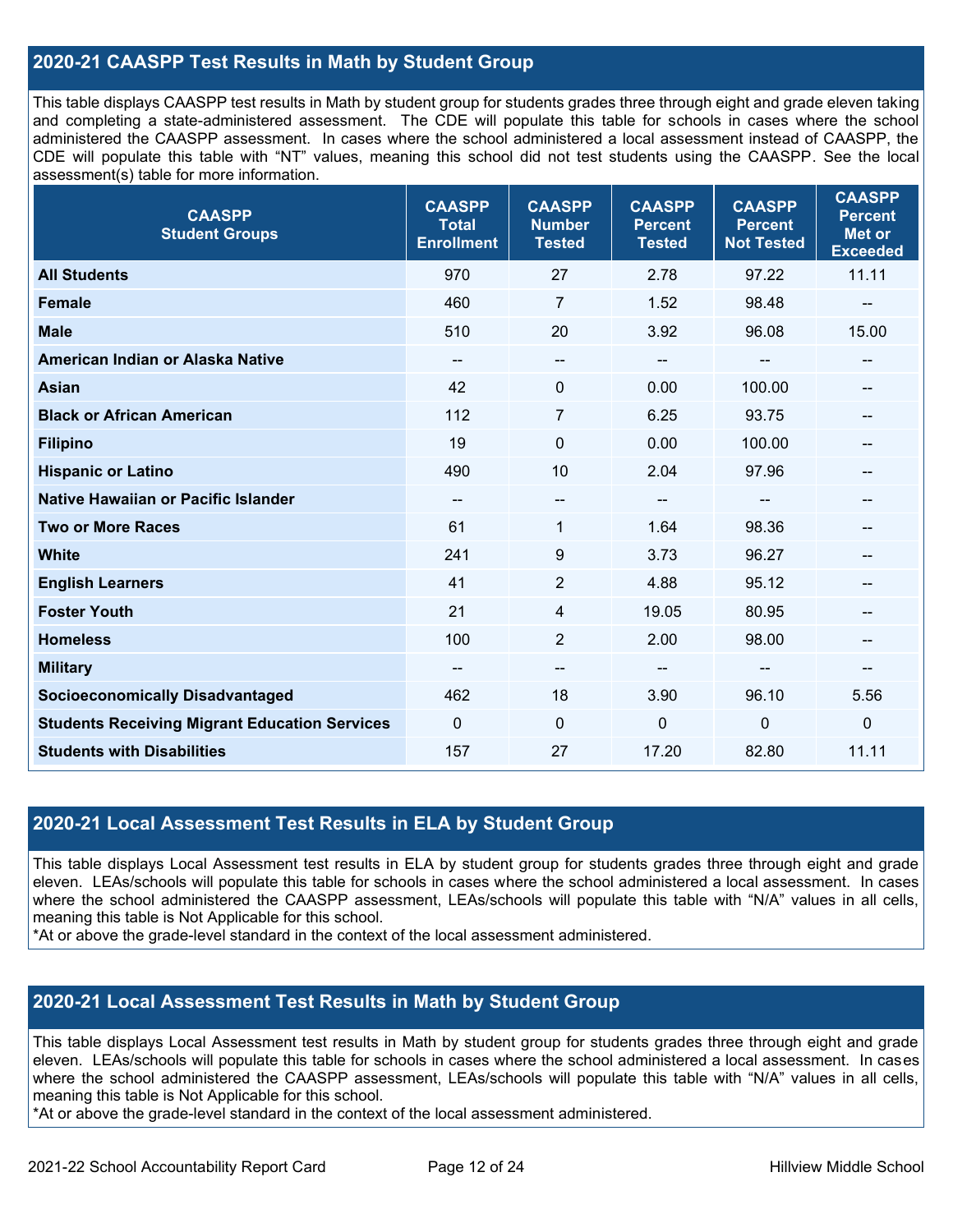### **CAASPP Test Results in Science for All Students**

This table displays the percentage of all students grades five, eight, and High School meeting or exceeding the State Standard.

The 2019-2020 data cells with N/A values indicate that the 2019-2020 data are not available due to the COVID-19 pandemic and resulting summative testing suspension. The Executive Order N-30-20 was issued which waived the assessment, accountability, and reporting requirements for the 2019-2020 school year.

For any 2020-2021 data cells with N/T values indicate that this school did not test students using the CAASPP Science.

| <b>Subject</b>                                  | <b>School</b> | <b>School</b> | <b>District</b> | District. | <b>State</b> | <b>State</b> |
|-------------------------------------------------|---------------|---------------|-----------------|-----------|--------------|--------------|
|                                                 | 2019-20       | 2020-21       | 2019-20         | 2020-21   | 2019-20      | 2020-21      |
| <b>Science</b><br>(grades 5, 8 and high school) | N/A           | NT            | N/A             | NT        | N/A          | 28.72        |

### **2020-21 CAASPP Test Results in Science by Student Group**

This table displays CAASPP test results in Science by student group for students grades five, eight, and High School. For any data cells with N/T values indicate that this school did not test students using the CAASPP Science.

| <b>Student Group</b>                                 | <b>Total</b><br><b>Enrollment</b>     | <b>Number</b><br><b>Tested</b> | <b>Percent</b><br><b>Tested</b> | <b>Percent</b><br><b>Not Tested</b> | <b>Percent</b><br><b>Met or</b><br><b>Exceeded</b> |
|------------------------------------------------------|---------------------------------------|--------------------------------|---------------------------------|-------------------------------------|----------------------------------------------------|
| <b>All Students</b>                                  | 489                                   | <b>NT</b>                      | <b>NT</b>                       | <b>NT</b>                           | <b>NT</b>                                          |
| <b>Female</b>                                        | 228                                   | <b>NT</b>                      | <b>NT</b>                       |                                     |                                                    |
| <b>Male</b>                                          | 261                                   | <b>NT</b>                      | <b>NT</b>                       |                                     |                                                    |
| American Indian or Alaska Native                     | $\hspace{0.05cm}$ – $\hspace{0.05cm}$ | <b>NT</b>                      | <b>NT</b>                       | <b>NT</b>                           | <b>NT</b>                                          |
| <b>Asian</b>                                         | 16                                    | <b>NT</b>                      | <b>NT</b>                       | <b>NT</b>                           | <b>NT</b>                                          |
| <b>Black or African American</b>                     | 65                                    | <b>NT</b>                      | <b>NT</b>                       | <b>NT</b>                           | <b>NT</b>                                          |
| <b>Filipino</b>                                      | --                                    | <b>NT</b>                      | <b>NT</b>                       | <b>NT</b>                           | <b>NT</b>                                          |
| <b>Hispanic or Latino</b>                            | 250                                   | <b>NT</b>                      | <b>NT</b>                       | <b>NT</b>                           | <b>NT</b>                                          |
| Native Hawaiian or Pacific Islander                  | --                                    | <b>NT</b>                      | <b>NT</b>                       | <b>NT</b>                           | <b>NT</b>                                          |
| <b>Two or More Races</b>                             | 30                                    | <b>NT</b>                      | <b>NT</b>                       | <b>NT</b>                           | <b>NT</b>                                          |
| <b>White</b>                                         | 118                                   | <b>NT</b>                      | <b>NT</b>                       | <b>NT</b>                           | <b>NT</b>                                          |
| <b>English Learners</b>                              | 18                                    | <b>NT</b>                      | <b>NT</b>                       | <b>NT</b>                           | <b>NT</b>                                          |
| <b>Foster Youth</b>                                  | --                                    | <b>NT</b>                      | <b>NT</b>                       | <b>NT</b>                           | <b>NT</b>                                          |
| <b>Homeless</b>                                      | 42                                    | <b>NT</b>                      | <b>NT</b>                       | <b>NT</b>                           | <b>NT</b>                                          |
| <b>Military</b>                                      | --                                    | <b>NT</b>                      | <b>NT</b>                       | <b>NT</b>                           | <b>NT</b>                                          |
| <b>Socioeconomically Disadvantaged</b>               | 231                                   | <b>NT</b>                      | <b>NT</b>                       | <b>NT</b>                           | <b>NT</b>                                          |
| <b>Students Receiving Migrant Education Services</b> | $\Omega$                              | 0                              | $\mathbf{0}$                    | $\overline{0}$                      | $\mathbf{0}$                                       |
| <b>Students with Disabilities</b>                    | 60                                    | <b>NT</b>                      | <b>NT</b>                       | <b>NT</b>                           | <b>NT</b>                                          |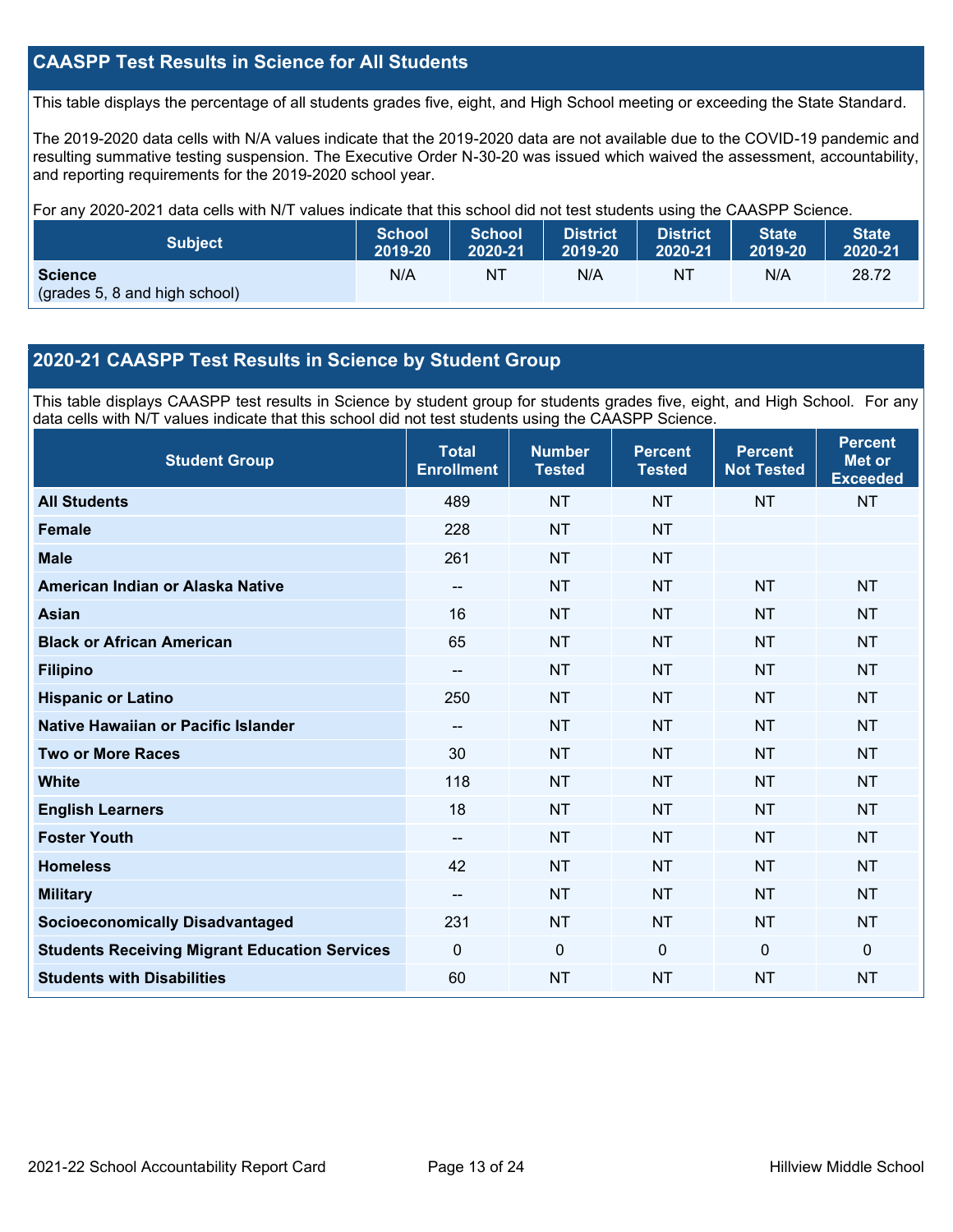## **B. Pupil Outcomes State Priority: Other Pupil Outcomes**

The SARC provides the following information relevant to the State priority: Other Pupil Outcomes (Priority 8): Pupil outcomes in the subject area of physical education.

### **2020-21 California Physical Fitness Test Results**

Due to the COVID-19 crisis, the Physical Fitness Test was suspended during the 2020-2021 school year and therefore no data are reported and each cell in this table is populated with "N/A."

| <b>Grade Level</b> | <b>Four of Six Fitness Standards</b> | <b>Five of Six Fitness Standards</b> | Percentage of Students Meeting   Percentage of Students Meeting   Percentage of Students Meeting  <br><b>Six of Six Fitness Standards</b> |
|--------------------|--------------------------------------|--------------------------------------|-------------------------------------------------------------------------------------------------------------------------------------------|
| Grade 5            | N/A                                  | N/A                                  | N/A                                                                                                                                       |
| Grade 7            | N/A                                  | N/A                                  | N/A                                                                                                                                       |
| Grade 9            | N/A                                  | N/A                                  | N/A                                                                                                                                       |

## **C. Engagement State Priority: Parental Involvement**

The SARC provides the following information relevant to the State priority: Parental Involvement (Priority 3): Efforts the school district makes to seek parent input in making decisions regarding the school district and at each school site.

### **2021-22 Opportunities for Parental Involvement**

Many opportunities exist for parent involvement in the Westside Union School District and at Hillview. Parents and the community are very supportive of the educational program at the District and Hillview. Numerous programs and activities are enriched by the generous contributions made by parents and local businesses that support West Antelope Valley Educational Foundation (WAVE).

At the district level, parents are encouraged to participate on the Superintendent's Advisory Committee, DELAC, and other district committees. Hillview Middle School offers a variety of events, programs, and activities throughout the school year for parents to become actively involved in their child's school and education. The following activities and events at Hillview are open to parents: Back-to-School-Night, Parent-Teachers conferences, School Site Council, PTSA, ELAC, Awards Assemblies, AVID parent meetings/parent nights, Title I parent meetings, and competitive sports events. Parents are encouraged to run for office and attend monthly meetings for School Site Council (SSC), ELAC, and PTSA meetings. Parents are also welcome to volunteer to support our programs under the direct instruction of a classroom teacher. Parents also serve as volunteers at school-sponsored events such as dances, chaperons at student trips and activities, colleges, universities, and athletic events. Hillview maintains an open-door policy with all parents. Parents are kept informed of school activities through the school website, various handouts, automated phone service, teacher letters, Google Classroom, and the use of Power School.

Hillview hosted a virtual back-to-school night, has had virtual PTSA and site council meetings, and will also hold virtual ELAC, Title I, etc., meeting until such time that we can hold on-campus meetings safely. Volunteers are currently allowed back on campus at the invitation of teachers and with proof of vaccination/negative test.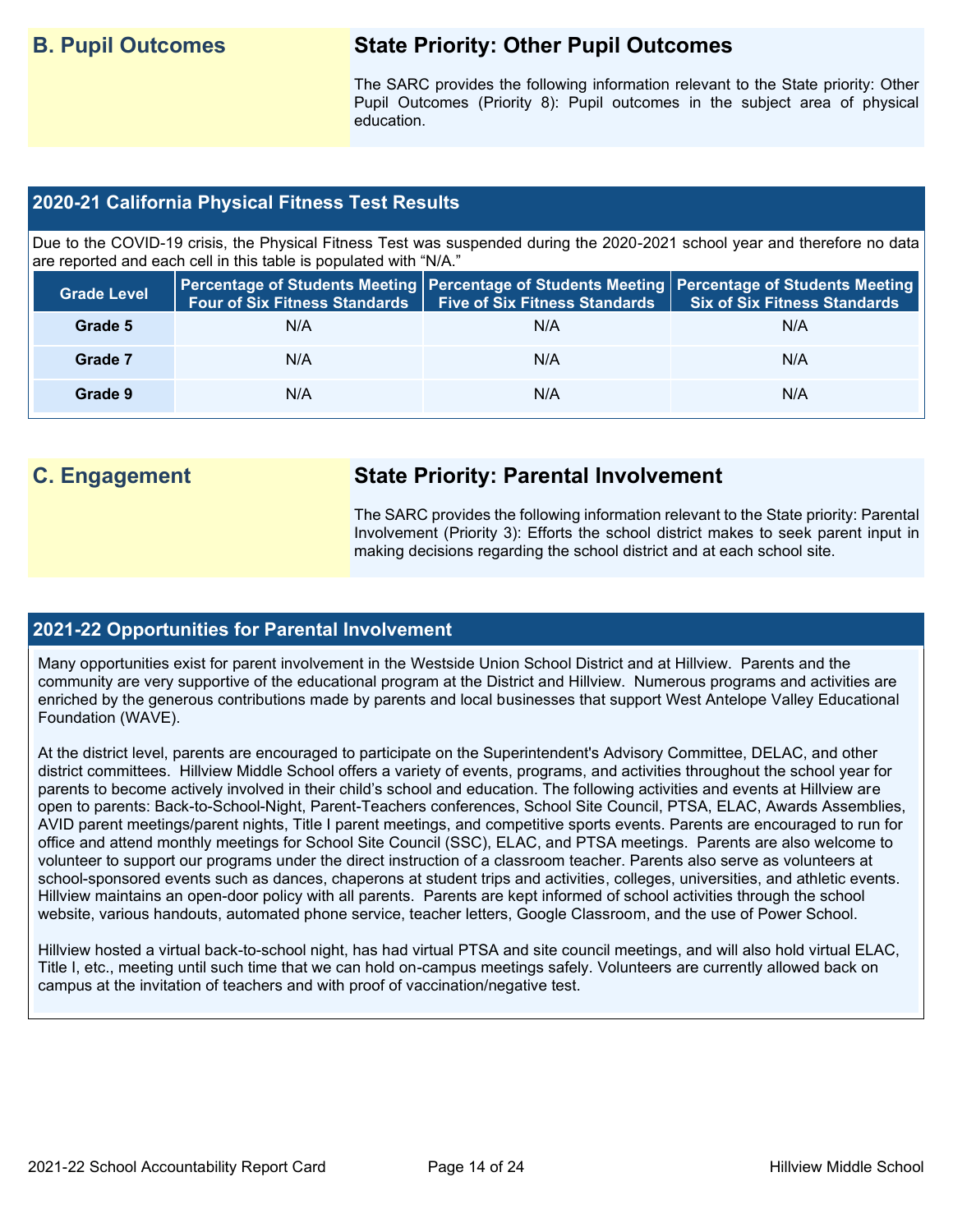## **2020-21 Chronic Absenteeism by Student Group**

| <b>Student Group</b>                                 | <b>Cumulative</b><br><b>Enrollment</b> | <b>Chronic</b><br><b>Absenteeism</b><br><b>Eligible Enrollment</b> | <b>Chronic</b><br><b>Absenteeism</b><br><b>Count</b> | <b>Chronic</b><br><b>Absenteeism</b><br><b>Rate</b> |
|------------------------------------------------------|----------------------------------------|--------------------------------------------------------------------|------------------------------------------------------|-----------------------------------------------------|
| <b>All Students</b>                                  | 1045                                   | 1027                                                               | 102                                                  | 9.9                                                 |
| <b>Female</b>                                        | 492                                    | 484                                                                | 39                                                   | 8.1                                                 |
| <b>Male</b>                                          | 553                                    | 543                                                                | 63                                                   | 11.6                                                |
| American Indian or Alaska Native                     | 3                                      | 3                                                                  | $\mathbf{0}$                                         | 0.0                                                 |
| <b>Asian</b>                                         | 44                                     | 44                                                                 | $\mathbf{0}$                                         | 0.0                                                 |
| <b>Black or African American</b>                     | 119                                    | 119                                                                | 23                                                   | 19.3                                                |
| <b>Filipino</b>                                      | 23                                     | 22                                                                 | $\mathbf{1}$                                         | 4.5                                                 |
| <b>Hispanic or Latino</b>                            | 525                                    | 517                                                                | 54                                                   | 10.4                                                |
| Native Hawaiian or Pacific Islander                  | 2                                      | $\overline{2}$                                                     | $\mathbf 0$                                          | 0.0                                                 |
| <b>Two or More Races</b>                             | 60                                     | 60                                                                 | 9                                                    | 15.0                                                |
| <b>White</b>                                         | 268                                    | 259                                                                | 15                                                   | 5.8                                                 |
| <b>English Learners</b>                              | 45                                     | 45                                                                 | 6                                                    | 13.3                                                |
| <b>Foster Youth</b>                                  | 22                                     | 21                                                                 | $\overline{4}$                                       | 19.0                                                |
| <b>Homeless</b>                                      | 57                                     | 57                                                                 | 8                                                    | 14.0                                                |
| <b>Socioeconomically Disadvantaged</b>               | 496                                    | 494                                                                | 75                                                   | 15.2                                                |
| <b>Students Receiving Migrant Education Services</b> | $\Omega$                               | $\mathbf 0$                                                        | $\mathbf{0}$                                         | 0.0                                                 |
| <b>Students with Disabilities</b>                    | 169                                    | 167                                                                | 34                                                   | 20.4                                                |

# **C. Engagement State Priority: School Climate**

The SARC provides the following information relevant to the State priority: School Climate (Priority 6):

- Pupil suspension rates;
- Pupil expulsion rates; and
- Other local measures on the sense of safety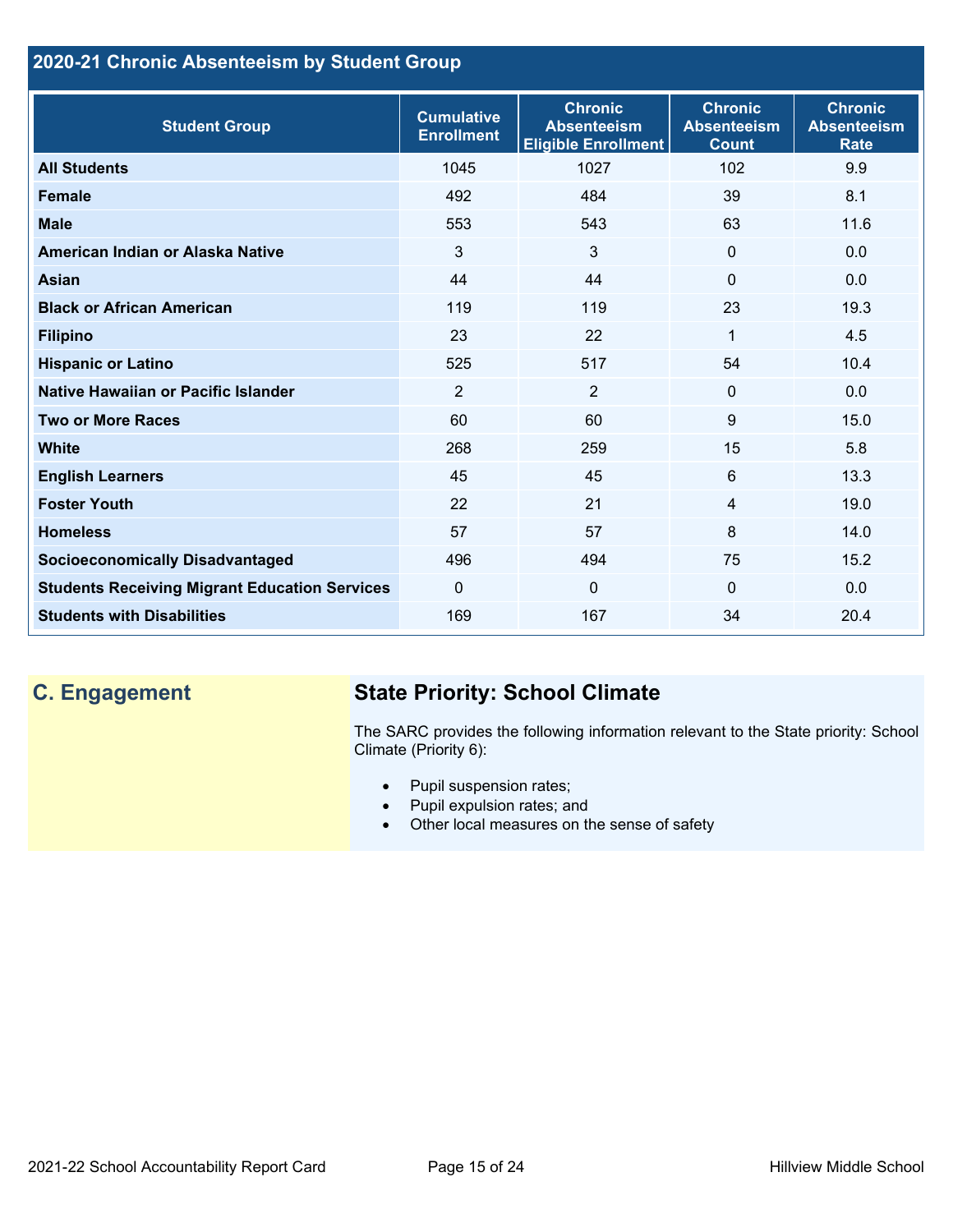### **Suspensions and Expulsions**

This table displays suspensions and expulsions data collected between July through June, each full school year respectively. Data collected during the 2020-21 school year may not be comparable to earlier years of this collection due to differences in learning mode instruction in response to the COVID-19 pandemic.

| <b>Subject</b>     | <b>School</b><br>2018-19 | <b>School</b><br>2020-21 | <b>District</b><br>2018-19 | <b>District</b><br>2020-21 | <b>State</b><br>2018-19 | <b>State</b><br>2020-21 |
|--------------------|--------------------------|--------------------------|----------------------------|----------------------------|-------------------------|-------------------------|
| <b>Suspensions</b> | 3.09                     | 0.00                     | 3.21                       | 0.02                       | 3.47                    | 0.20                    |
| <b>Expulsions</b>  | 0.00                     | 0.00                     | 0.00                       | 0.00                       | 0.08                    | 0.00                    |

This table displays suspensions and expulsions data collected between July through February, partial school year due to the COVID-19 pandemic. The 2019-2020 suspensions and expulsions rate data are not comparable to other year data because the 2019-2020 school year is a partial school year due to the COVID-19 crisis. As such, it would be inappropriate to make any comparisons in rates of suspensions and expulsions in the 2019-2020 school year compared to other school years.

| <b>Subject</b>     | <b>School</b><br>2019-20 | <b>District</b><br>2019-20 | <b>State</b><br>2019-20 |
|--------------------|--------------------------|----------------------------|-------------------------|
| <b>Suspensions</b> | 2.22                     | 1.86                       | 2.45                    |
| <b>Expulsions</b>  | 0.00                     | 0.00                       | 0.05                    |

### **2020-21 Suspensions and Expulsions by Student Group**

| <b>Student Group</b>                                 | <b>Suspensions Rate</b> | <b>Expulsions Rate</b> |
|------------------------------------------------------|-------------------------|------------------------|
| <b>All Students</b>                                  | 0.00                    | 0.00                   |
| <b>Female</b>                                        | 0.00                    | 0.00                   |
| <b>Male</b>                                          | 0.00                    | 0.00                   |
| American Indian or Alaska Native                     | 0.00                    | 0.00                   |
| <b>Asian</b>                                         | 0.00                    | 0.00                   |
| <b>Black or African American</b>                     | 0.00                    | 0.00                   |
| <b>Filipino</b>                                      | 0.00                    | 0.00                   |
| <b>Hispanic or Latino</b>                            | 0.00                    | 0.00                   |
| Native Hawaiian or Pacific Islander                  | 0.00                    | 0.00                   |
| <b>Two or More Races</b>                             | 0.00                    | 0.00                   |
| <b>White</b>                                         | 0.00                    | 0.00                   |
| <b>English Learners</b>                              | 0.00                    | 0.00                   |
| <b>Foster Youth</b>                                  | 0.00                    | 0.00                   |
| <b>Homeless</b>                                      | 0.00                    | 0.00                   |
| <b>Socioeconomically Disadvantaged</b>               |                         |                        |
| <b>Students Receiving Migrant Education Services</b> | 0.00                    | 0.00                   |
| <b>Students with Disabilities</b>                    |                         |                        |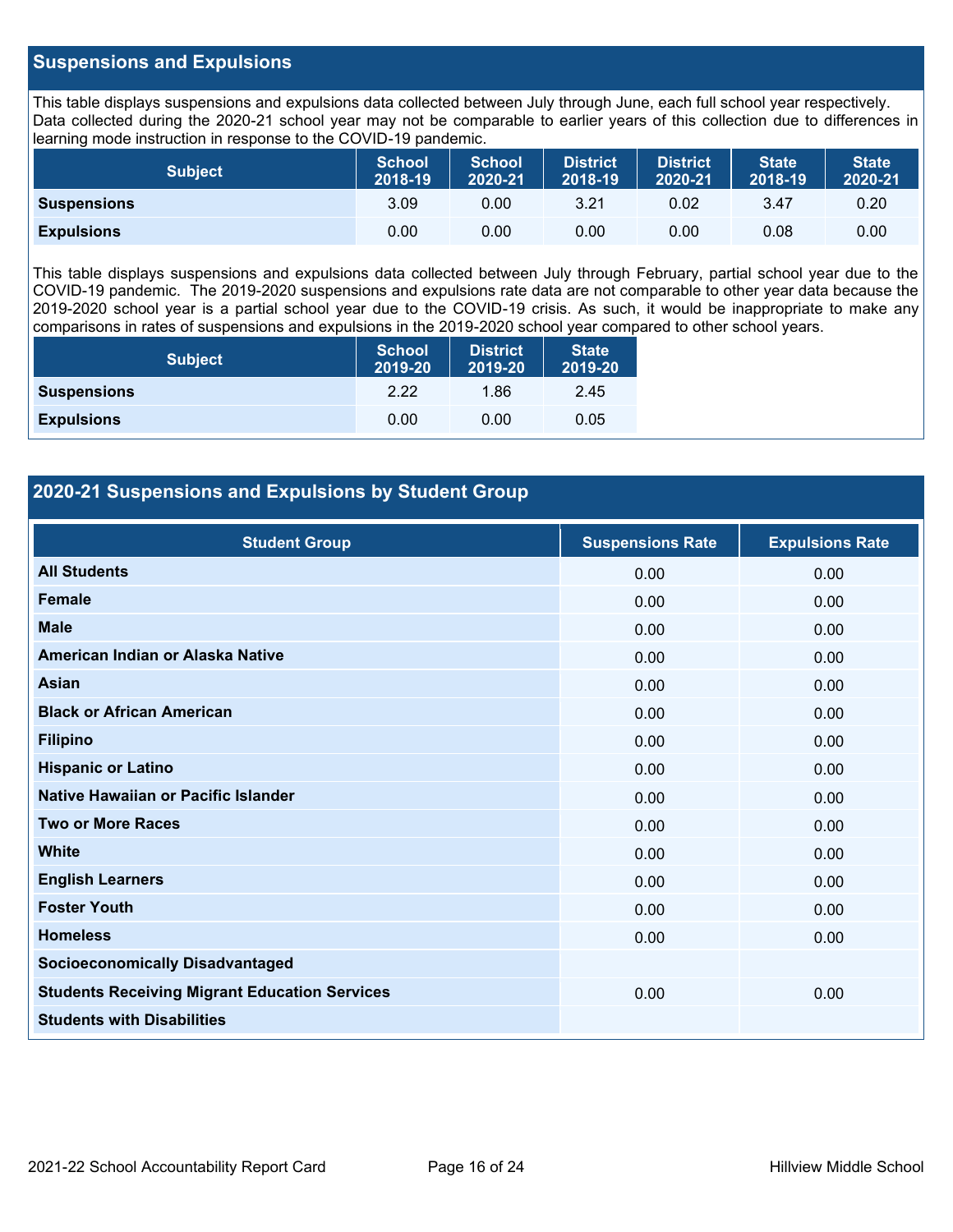### **2021-22 School Safety Plan**

In compliance with Senate Bill 187 and Education Code 35294.6 each Westside School has developed a comprehensive safety plan. The elements of this plan include disaster preparedness and procedures. The Emergency Preparedness Plan is reviewed with the staff and students yearly. Routine emergency preparedness drills are conducted monthly to ensure the safety and well being of students and staff in the event that there is a need for such an evacuation.

### **2018-19 Secondary Average Class Size and Class Size Distribution**

This table displays the 2018-19 average class size and class size distribution. The columns titled "Number of Classes" indicates how many classes fall into each size category (a range of total students per classroom). At the secondary school level, this information is reported by subject area rather than grade level.

| <b>Subject</b>               | Average<br><b>Class</b><br><b>Size</b> | <b>1-22 Students</b> | Number of Classes with   Number of Classes with   Number of Classes with<br>23-32 Students | 33+ Students |
|------------------------------|----------------------------------------|----------------------|--------------------------------------------------------------------------------------------|--------------|
| <b>English Language Arts</b> | 23                                     | 13                   | 19                                                                                         | $\mathbf b$  |
| <b>Mathematics</b>           | 23                                     | 14                   | 17                                                                                         |              |
| <b>Science</b>               | 23                                     | 9                    | 28                                                                                         |              |
| <b>Social Science</b>        | 23                                     | 12                   | 21                                                                                         | b            |

### **2019-20 Secondary Average Class Size and Class Size Distribution**

This table displays the 2019-20 average class size and class size distribution. The columns titled "Number of Classes" indicates how many classes fall into each size category (a range of total students per classroom). At the secondary school level, this information is reported by subject area rather than grade level.

| <b>Subject</b>               | <b>Average</b><br><b>Class</b><br><b>Size</b> | <b>1-22 Students</b> | Number of Classes with   Number of Classes with<br>23-32 Students | Number of Classes with<br>33+ Students |
|------------------------------|-----------------------------------------------|----------------------|-------------------------------------------------------------------|----------------------------------------|
| <b>English Language Arts</b> | 22                                            | 12                   | 29                                                                |                                        |
| <b>Mathematics</b>           | 22                                            | 13                   | 26                                                                |                                        |
| <b>Science</b>               | 23                                            | 10                   | 28                                                                |                                        |
| <b>Social Science</b>        | 21                                            | 14                   | 30                                                                |                                        |

### **2020-21 Secondary Average Class Size and Class Size Distribution**

This table displays the 2020-21 average class size and class size distribution. The columns titled "Number of Classes" indicates how many classes fall into each size category (a range of total students per classroom). At the secondary school level, this information is reported by subject area rather than grade level.

| <b>Subject</b>               | <b>Average</b><br><b>Class</b><br><b>Size</b> | <b>1-22 Students</b> | Number of Classes with   Number of Classes with<br>23-32 Students | <b>Number of Classes with</b><br>33+ Students |
|------------------------------|-----------------------------------------------|----------------------|-------------------------------------------------------------------|-----------------------------------------------|
| <b>English Language Arts</b> | 25                                            | 11                   | 17                                                                | 10                                            |
| <b>Mathematics</b>           | 23                                            | 16                   | 12                                                                | 12                                            |
| <b>Science</b>               | 25                                            | 12                   | 14                                                                | 11                                            |
| <b>Social Science</b>        | 22                                            | 15                   | 15                                                                | 12                                            |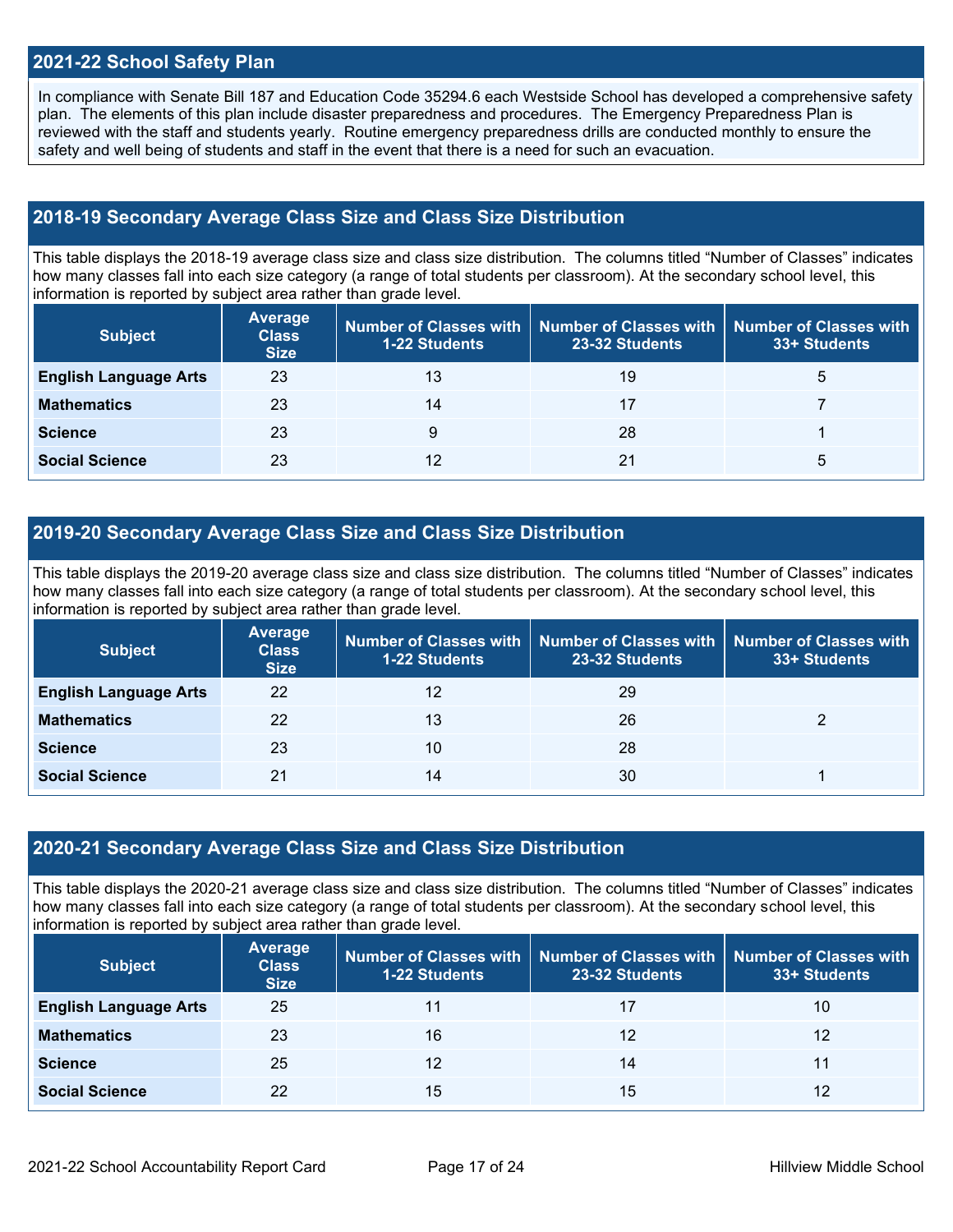### **2020-21 Ratio of Pupils to Academic Counselor**

This table displays the ratio of pupils to Academic Counselor. One full time equivalent (FTE) equals one staff member working full time; one FTE could also represent two staff members who each work 50 percent of full time.

| <b>Title</b>                        | <b>Ratio</b> |
|-------------------------------------|--------------|
| <b>Pupils to Academic Counselor</b> | 842.5        |

## **2020-21 Student Support Services Staff**

This table displays the number of FTE support staff assigned to this school. One full time equivalent (FTE) equals one staff member working full time; one FTE could also represent two staff members who each work 50 percent of full time.

| <b>Title</b>                                                         | <b>Number of FTE Assigned to School</b> |
|----------------------------------------------------------------------|-----------------------------------------|
| <b>Counselor (Academic, Social/Behavioral or Career Development)</b> | 1.2                                     |
| Library Media Teacher (Librarian)                                    | $\mathbf{0}$                            |
| <b>Library Media Services Staff (Paraprofessional)</b>               | $\mathbf{0}$                            |
| <b>Psychologist</b>                                                  | 1                                       |
| <b>Social Worker</b>                                                 | $\mathbf{0}$                            |
| <b>Nurse</b>                                                         | 0.4                                     |
| <b>Speech/Language/Hearing Specialist</b>                            | $\Omega$                                |
| <b>Resource Specialist (non-teaching)</b>                            | $\mathbf{0}$                            |
| <b>Other</b>                                                         | 1.3                                     |

### **2019-20 Expenditures Per Pupil and School Site Teacher Salaries**

This table displays the 2019-20 expenditures per pupil and average teach salary for this school. Cells with N/A values do not require data.

| <b>Level</b>                                         | <b>Total</b><br><b>Expenditures</b><br><b>Per Pupil</b> | <b>Expenditures</b><br><b>Per Pupil</b><br>(Restricted) | <b>Expenditures</b><br><b>Per Pupil</b><br>(Unrestricted) | <b>Average</b><br><b>Teacher</b><br><b>Salary</b> |
|------------------------------------------------------|---------------------------------------------------------|---------------------------------------------------------|-----------------------------------------------------------|---------------------------------------------------|
| <b>School Site</b>                                   | \$10,285                                                | \$2,896                                                 | \$7.389                                                   | \$85,183                                          |
| <b>District</b>                                      | N/A                                                     | N/A                                                     | \$7.389                                                   | \$80,090                                          |
| <b>Percent Difference - School Site and District</b> | N/A                                                     | N/A                                                     | 0.0                                                       | 6.2                                               |
| <b>State</b>                                         |                                                         |                                                         | \$8,444                                                   | \$85,863                                          |
| <b>Percent Difference - School Site and State</b>    | N/A                                                     | N/A                                                     | $-13.3$                                                   | $-0.8$                                            |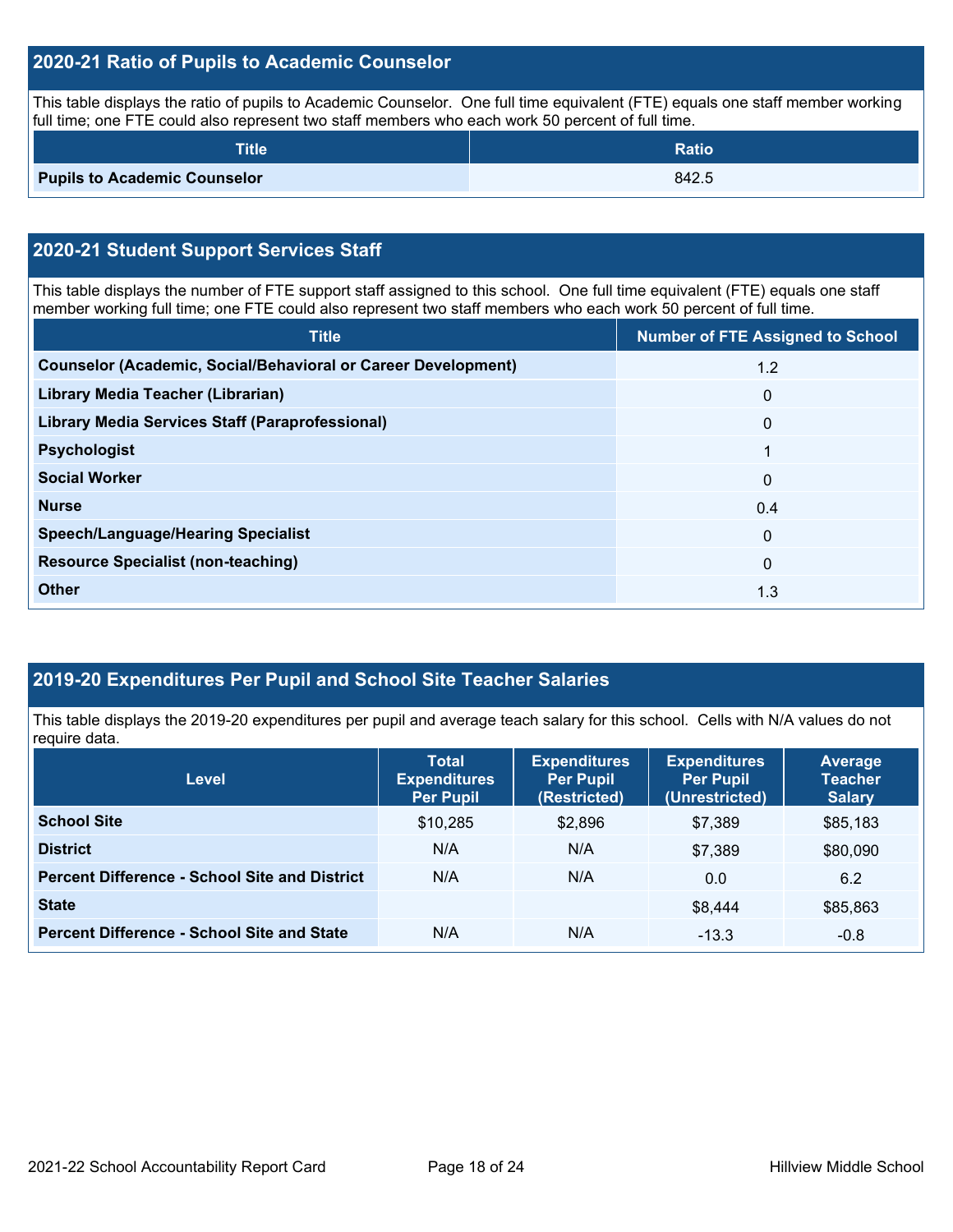### **2020-21 Types of Services Funded**

A range of academic and social emotional supports exist for Westside students, many of which are unique to individual school sites, tailored to meet the needs of the members of each school community. These supports are provided by counselors (district and/or community-based), school psychologists, school nurses, specialists in Speech/Language/Hearing, adaptive physical education teachers, or behavior specialists.

Student Study and Child Study Teams assist students experiencing academic and/or social emotional challenges, those with special needs, and with assessing eligibility for placement in special classes and/or recommending specialized services as needed. Special services and classes are offered for students with learning disabilities as well as other students with exceptional needs.

Ten counselors provide a range of support services for Westside students. Programs and services are developed and provided based on student data (such as referrals for threatening or self-harm behaviors, grades, and attendance) and the needs of the school site. The counseling program was developed using the Multi-Tiered Multi-Domain System of Support Framework (MTMDSS), which supports the components of the American School Counselor Association. As part of the comprehensive supports, all students receive Tier 1 lessons that focus on social/emotional development, attendance, and college and career readiness. Additionally, social-emotional and character development programs build upon the skills and habits of mind that are nurtured and developed in Leadership Development through Physical Education (LDTPE), Advancement Via Individual Determination (AVID), and Boys Town. Examples of counseling Tier 2 support programs may include specific groups for strong-willed students, students experiencing grief, coping skills for students exhibiting behaviors due to trauma or anxiety, and academic supports such as organization and time management. Counselors are also involved in community outreach and service clubs such as Student Ambassadors or Kindness Clubs. School counselors are assisted by a cadre of Campus Climate Assistants, trained paraprofessionals who provide social-emotional support and structure for students during more unstructured parts of the school day such as recess and lunch. Counselors and Educational Service staff members collaborate regularly with community agencies to facilitate alignment and coordination of resources and supports for students and their families. Additional services include referrals to School-Based Mental Health Services. These services are provided at all Westside school sites for eligible students.

Behavior specialists provide student and staff support for students needing intensive behavior support and/or intervention.

Several programs, designed to build students' emotional intelligence and capacity and to promote positive and proactive social decision making, reduce bullying, and build an inclusive culture continue to be implemented districtwide. Two of these are BoysTown (implemented in grades Kindergarten through 8) and Leadership Development through Physical Education for students.

NWEA Map Growth assessment system has been actively used across the district since the spring of 2018. NWEA Map Growth is a computer adaptive, standards-based diagnostic assessment designed to measure student achievement in the moment and growth over time. Teachers use this data to design instructional experiences tailored to build on areas that need support and to accelerate areas of academic strength for children. NWEA data informs district, site, and grade level Professional Learning Communities, yearlong planning, classroom instruction, and all tiered systems of support and intervention.

Academic interventions across the district and at varying school sites are provided for students working below standards may include:

- Academic tutoring, either before or after school, which may include frontloading of academic concepts and/or homework assistance.
- Learning Lab support during lunch hours.
- Classroom aides leveraged to support small group instruction.

Each school site has at least one bilingual assistant to support continual communication with parents of English learners. The bilingual assistants play a large role in the outreach to parents. They encourage participation in advisory groups, such as ELAC and DELAC, and arrange parent/teacher conferences. Bilingual assistants are able to provide translated services at IEP meetings, Child Study Team meetings, and parent/teacher conferences. Additionally, the bilingual assistants translate messages to parents including mass phone messages, emails, and flyers. Site bilingual assistants also continue to run parent outreach programs to support literacy, such as the Latino Literacy Project. Bilingual assistants provide ongoing support within the classroom to English learners.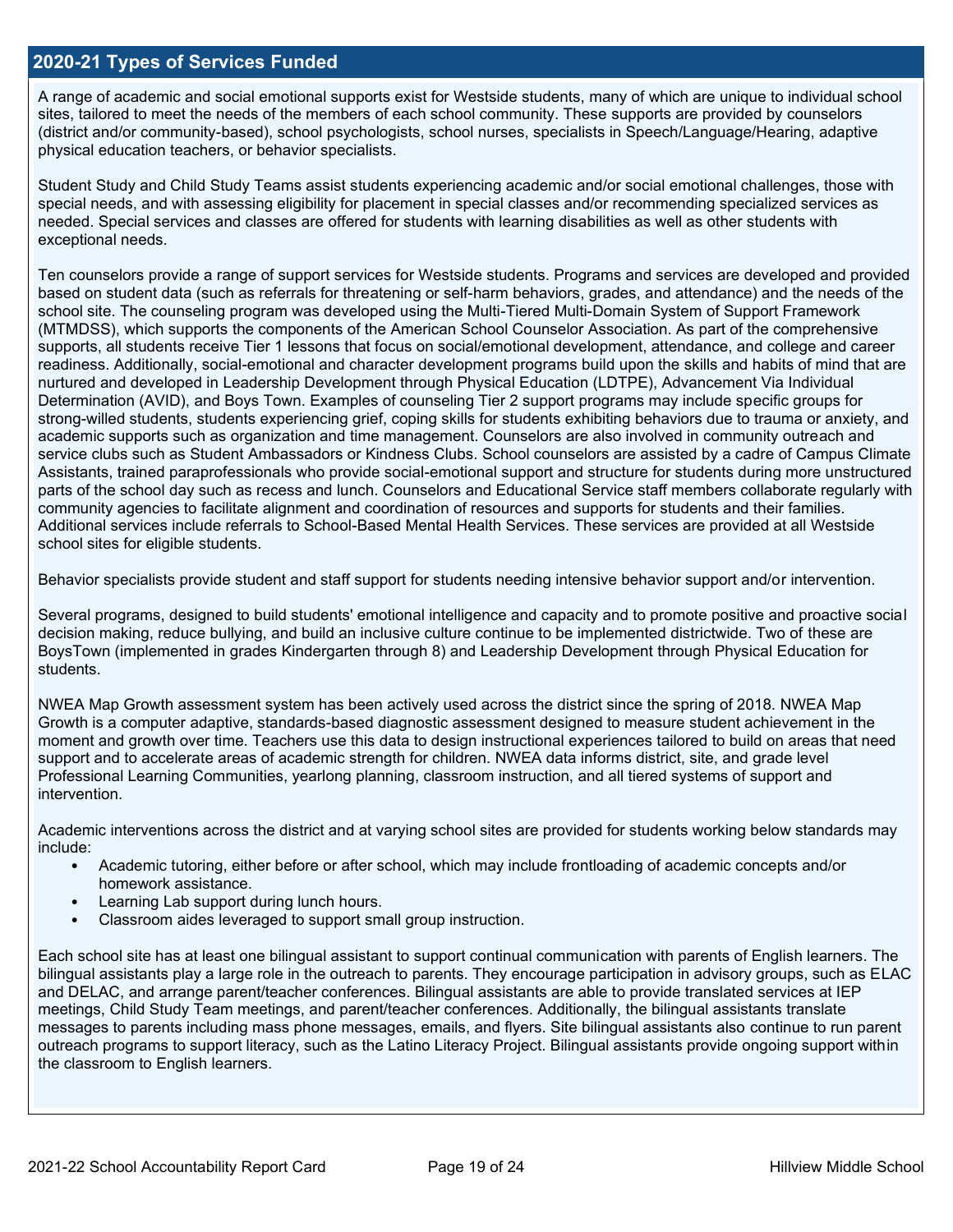### **2020-21 Types of Services Funded**

District bilingual assistants are responsible for notifying parents through required notifications, reclassifying English learners, and providing the state assessments (both the Initial ELPAC and Summative ELPAC).

When students enroll, English learners are placed into support classes at the middle school. These classes include instruction in designated ELD as well as content support.

New students, based on the Home Language Survey, that are awaiting the Initial ELPAC to determine English Language Acquisition Status, are presumed English learners until that assessment can be completed.

School supplies and backpacks are provided as needed to foster youth, students experiencing homelessness or financial hardships and are available for distribution at school sites. Assistance with transportation services is available through communication with the homeless liaison and/or foster liaison. These liaisons continue collaboration with local agencies, such as the LACOE Foster/Homeless Collaborative, Department of Mental Health, and local homeless shelters. English Learners participate in the Structured English Immersion program, which includes integrated and designated English Language Development.

### **2019-20 Teacher and Administrative Salaries**

This table displays the 2019-20 Teacher and Administrative salaries. For detailed information on salaries, see the CDE Certification Salaries & Benefits web page at [http://www.cde.ca.gov/ds/fd/cs/.](http://www.cde.ca.gov/ds/fd/cs/)

| Category                                             | <b>District</b><br><b>Amount</b> | <b>State Average</b><br>for Districts<br>in Same Category |
|------------------------------------------------------|----------------------------------|-----------------------------------------------------------|
| <b>Beginning Teacher Salary</b>                      | \$46,343                         | \$52,060                                                  |
| <b>Mid-Range Teacher Salary</b>                      | \$84,347                         | \$84,043                                                  |
| <b>Highest Teacher Salary</b>                        | \$109,179                        | \$107,043                                                 |
| <b>Average Principal Salary (Elementary)</b>         | \$131,432                        | \$133,582                                                 |
| <b>Average Principal Salary (Middle)</b>             | \$135,353                        | \$138,803                                                 |
| <b>Average Principal Salary (High)</b>               | \$0                              | \$133,845                                                 |
| <b>Superintendent Salary</b>                         | \$249,003                        | \$240,628                                                 |
| <b>Percent of Budget for Teacher Salaries</b>        | 35%                              | 35%                                                       |
| <b>Percent of Budget for Administrative Salaries</b> | 6%                               | 5%                                                        |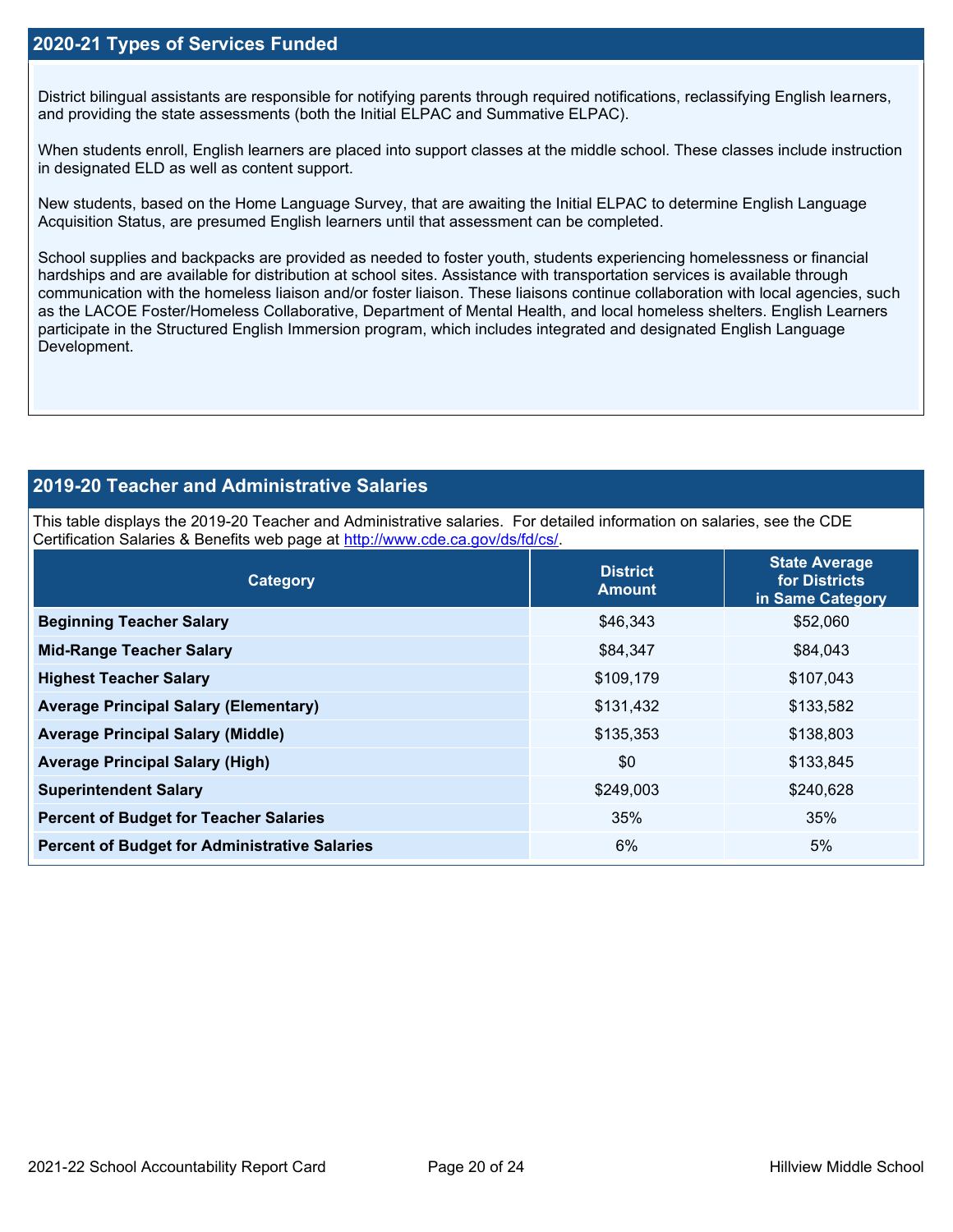### **Professional Development**

Professional development focusing on equity is conducted to address student group disproportionalities and equitable practices. Session workshops are delivered in a three part Enhancing Equity series for all employees throughout the District. Session topics include implicit bias, micro aggressions, vulnerable decision points, and strategies to build inclusive environments. The focus of this work is to support equitable and inclusive learning environments and work environments for our students and staff. Additional layered work tailored to the needs of the school sites may also include work in socialemotional learning programs such as Leadership Development Through Physical Education, Boys Town, Where Everyone Belongs, and Capturing Kids Hearts.

Leadership development Through Physical Education (LDTPE) is a supplemental curriculum to enhance current elementary physical education programming by teaching, developing, and practicing key Social Emotional Learning (SEL) skills. All PE teachers have participated in two full days of training, which include curriculum concepts, language, and skills and activities with a particular focus on building a positive and cohesive community of learners. This training focused on the implementation of techniques that build positive adult to student and student to student relationships resulting in atmospheres where all students can heal from elevated emotional stressors and embrace SEL skills to engage in learning.

Annually, professional development on suicide prevention to both certificated and classified staff members is conducted. Professional development is also provided to certificated staff on topics such as human trafficking, the impact of trauma, and the tiered supports embedded in the comprehensive counseling program.

Advancement Via Individual Determination (AVID) professional development is provided across the District. Professional development is tailored to the specific needs of the students on campus, and focuses on intentional strategies to support Writing, Inquiry, Collaboration, Organization, and Reading (WICOR). Strategies embedded during instruction support increased access to the core content and student engagement. Professional development is conducted at school sites and at AVID Summer Institute.

English Language Development (ELD) is a component of the Structured English Immersion program provided for English Learners. All certificated staff receive training on English Language Development, both integrated and designated. Professional development for certificated staff also includes work in the English Language Development standards, strategies to support English Learners, progress monitoring of English Learners, and targeted support for English Learners in all content areas.

Westside continues to partner with DNA Math to provide foundational training for making sense of mathematics for teaching. Three days of training focuses on digging deep into mathematical reasoning; exploring how to develop, select, and modify mathematics tasks; and learning to apply tasks, questions, and evidence (TQE).

Westside continues to annually sponsor supplemental professional development for certificated staff during Westside Institute offerings. The 2021-2022 Westside Institute summer participants took a focused look at the impact of COVID-19 on student academic achievement as well as its toll on the mental health of students, staff, parents, and community. Teachers participated in reviewing data surrounding learning loss as well as viewed A Trusted Space. A Trusted Space is a documentary-training film for educators on how to help mitigate the effects of the grief, trauma, anxiety and other emotional stressors that so many students, families, and staff feel as they return to in-person learning. The second portion of this year's institute was spent in a virtual training with Katie Novak on the foundations of Universal Design Learning (UDL) and the core components of a highly effective, school wide multi-tiered system of support.

Professional development addressing reading achievement is provided to certificated staff. Nearly 100 teachers, all site administrators, and every educational services director has completed or is currently completing an Online Elementary Reading Academy (OERA) hosted by the Consortium on Reading Excellence in Education. This series will provide certificated staff on best practices and evidence-based strategies to use during first instruction as well as targeted intervention.

The Westside Union School District New Teacher Support (NTS) team offers programs to clear both the administrative and teaching credentials for new hires.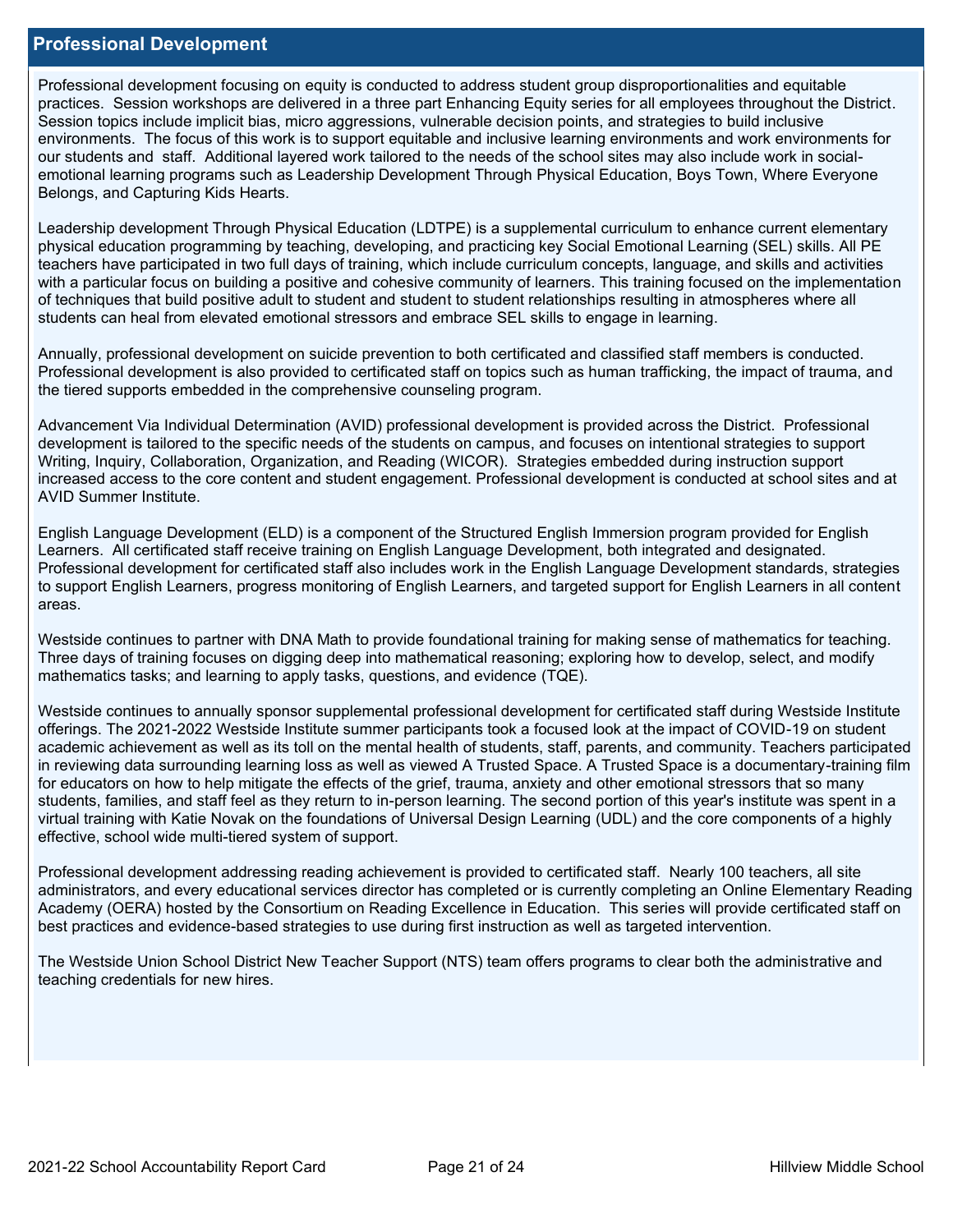### **Professional Development**

The robust program for teachers consists of weekly meetings with a full-time release mentor. Each new teacher is provided with at least one hour of support per week. This includes support in the classroom, lesson planning, and working towards the achievement of an individualized goal based on the California Standards for the Teaching Profession (CSTP) that preassessments showed as an area of growth for the candidate. Each candidate works in collaboration with their mentor to set and work towards achieving this goal throughout the year. In addition, the NTS program offers candidates support in the form of professional development. Regularly occurring sessions include training on addressing the unique needs of student groups such as English Learners, using data to drive instruction, standards-based grading, the Individualized Educational Program (IEP) process, and classroom management.

The District's administrative program pairs new administrators with highly qualified coaches. These pairs meet for a total of at least 40 hours a year to work towards mastery of three self-developed goals based on the California Professional Standards for Educational Leaders (CPSEL). Additionally, candidates work with their coaches to complete at least 20 hours of professional development designed to further develop high standards of practice.

| This table displays the number of school days dedicated to staff development and continuous improvement. |    |    |                             |  |  |
|----------------------------------------------------------------------------------------------------------|----|----|-----------------------------|--|--|
| Subiect                                                                                                  |    |    | 2019-20   2020-21   2021-22 |  |  |
| Number of school days dedicated to Staff Development and Continuous Improvement                          | 80 | 65 | 60                          |  |  |

# **Westside Union Elementary School District 2020-21 Local Accountability Report Card (LARC) Addendum**

## **Local Accountability Report Card (LARC) Addendum**

**2020-21 Local Accountability Report Card (LARC) Addendum Overview**



On July 14, 2021, the California State Board of Education (SBE) determined that the California Department of Education (CDE) will use the SARC as the mechanism to conduct a one-time data collection of the LEA-level aggregate test results of all school's local assessments administered during the 2020–2021 school year in order to meet the federal Every Students Succeeds Act (ESSA) reporting requirement for the Local Educational Agency Accountability Report Cards (LARCs).

Each local educational agency (LEA) is responsible for preparing and posting their annual LARC in accordance with the federal ESSA. As a courtesy, the CDE prepares and posts the LARCs on behalf of all LEAs.

Only for the 2020–2021 school year and the 2020–2021 LARCs, LEAs are required to report their aggregate local assessments test results at the LEA-level to the CDE by populating the tables below via the SARC. These data will be used to meet the LEAs' federal requirement for their LARCs. Note that it is the responsibility of the school and LEA to ensure that all student privacy and suppression rules are in place when reporting data in Tables 3 and 4 in the Addendum, as applicable.

The tables below are not part of the SBE approved 2020–2021 SARC template but rather are the mechanism by which these required data will be collected from LEAs.

For purposes of the LARC and the following tables, an LEA is defined as a school district, a county office of education, or a direct funded charter school.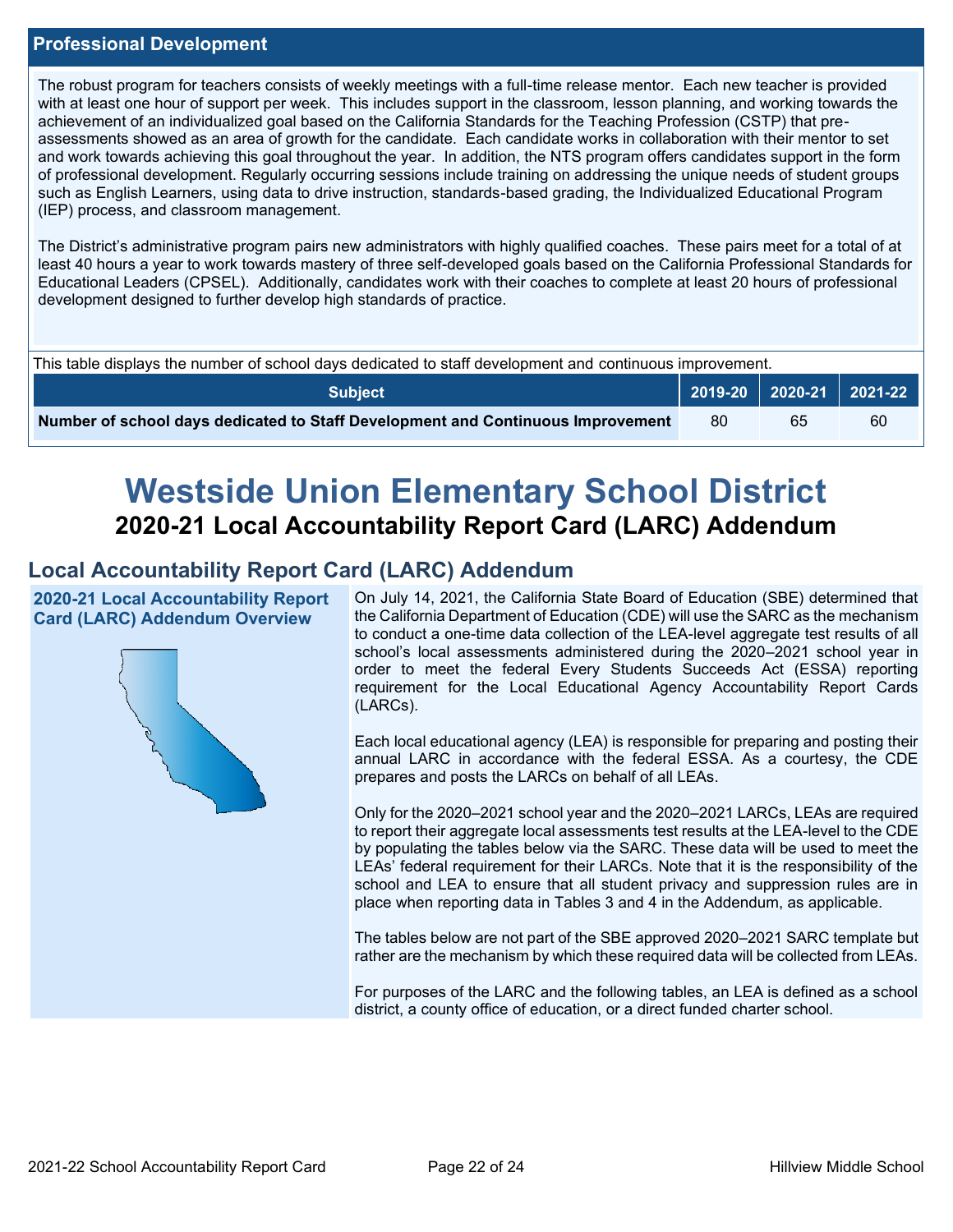| <b>2021-22 District Contact Information</b> |                                           |  |  |  |
|---------------------------------------------|-------------------------------------------|--|--|--|
| <b>District Name</b>                        | Westside Union Elementary School District |  |  |  |
| <b>Phone Number</b>                         | (661) 722-0716                            |  |  |  |
| Superintendent                              | Regina Rossall                            |  |  |  |
| <b>Email Address</b>                        | r.rossall@westside.k12.ca.us              |  |  |  |
| <b>District Website Address</b>             | www.westside.k12.ca.us                    |  |  |  |

## **2020-21 CAASPP Test Results in ELA by Student Group**

This table displays CAASPP test results in ELA by student group for students grades three through eight and grade eleven taking and completing a state-administered assessment. The CDE will populate this table for schools in cases where the school administered the CAASPP assessment. In cases where the school administered a local assessment instead of CAASPP, the CDE will populate this table with "NT" values, meaning this school did not test students using the CAASPP. See the local assessment(s) table for more information.

| <b>CAASPP</b><br><b>Student Groups</b>               | <b>CAASPP</b><br><b>Total</b><br><b>Enrollment</b> | <b>CAASPP</b><br><b>Number</b><br><b>Tested</b> | <b>CAASPP</b><br><b>Percent</b><br><b>Tested</b> | <b>CAASPP</b><br><b>Percent</b><br><b>Not Tested</b> | <b>CAASPP</b><br><b>Percent</b><br><b>Met or</b><br><b>Exceeded</b> |
|------------------------------------------------------|----------------------------------------------------|-------------------------------------------------|--------------------------------------------------|------------------------------------------------------|---------------------------------------------------------------------|
| <b>All Students</b>                                  | 6286                                               | 41                                              | 0.65                                             | 99.35                                                | 12.20                                                               |
| <b>Female</b>                                        | 3076                                               | 11                                              | 0.36                                             | 99.64                                                | 0.00                                                                |
| <b>Male</b>                                          | 3210                                               | 30                                              | 0.93                                             | 99.07                                                | 16.67                                                               |
| American Indian or Alaska Native                     | 13                                                 | $\mathbf 0$                                     | $\overline{\phantom{a}}$                         | 100.00                                               | --                                                                  |
| Asian                                                | 150                                                | $\mathbf 0$                                     | 0.00                                             | 100.00                                               |                                                                     |
| <b>Black or African American</b>                     | 678                                                | 8                                               | 1.18                                             | 98.82                                                | --                                                                  |
| <b>Filipino</b>                                      | 93                                                 | $\mathbf{1}$                                    | 1.08                                             | 98.92                                                | --                                                                  |
| <b>Hispanic or Latino</b>                            | 3173                                               | 17                                              | 0.54                                             | 99.46                                                | 5.88                                                                |
| Native Hawaiian or Pacific Islander                  | --                                                 | $\overline{\phantom{a}}$                        | $\overline{\phantom{a}}$                         | $-$                                                  | --                                                                  |
| <b>Two or More Races</b>                             | 369                                                | 1                                               | 0.27                                             | 99.73                                                | --                                                                  |
| <b>White</b>                                         | 1805                                               | 14                                              | 0.78                                             | 99.22                                                | 21.43                                                               |
| <b>English Learners</b>                              | 374                                                | $\overline{2}$                                  | 0.53                                             | 99.47                                                |                                                                     |
| <b>Foster Youth</b>                                  | 136                                                | $\overline{4}$                                  | 2.94                                             | 97.06                                                |                                                                     |
| <b>Homeless</b>                                      | 990                                                | 4                                               | 0.40                                             | 99.60                                                | --                                                                  |
| <b>Military</b>                                      | 43                                                 | $\mathbf 0$                                     | 0.00                                             | 100.00                                               | --                                                                  |
| <b>Socioeconomically Disadvantaged</b>               | 3228                                               | 26                                              | 0.81                                             | 99.19                                                | 7.69                                                                |
| <b>Students Receiving Migrant Education Services</b> | --                                                 | $\qquad \qquad -$                               |                                                  | --                                                   |                                                                     |
| <b>Students with Disabilities</b>                    | 906                                                | 41                                              | 4.53                                             | 95.47                                                | 12.20                                                               |